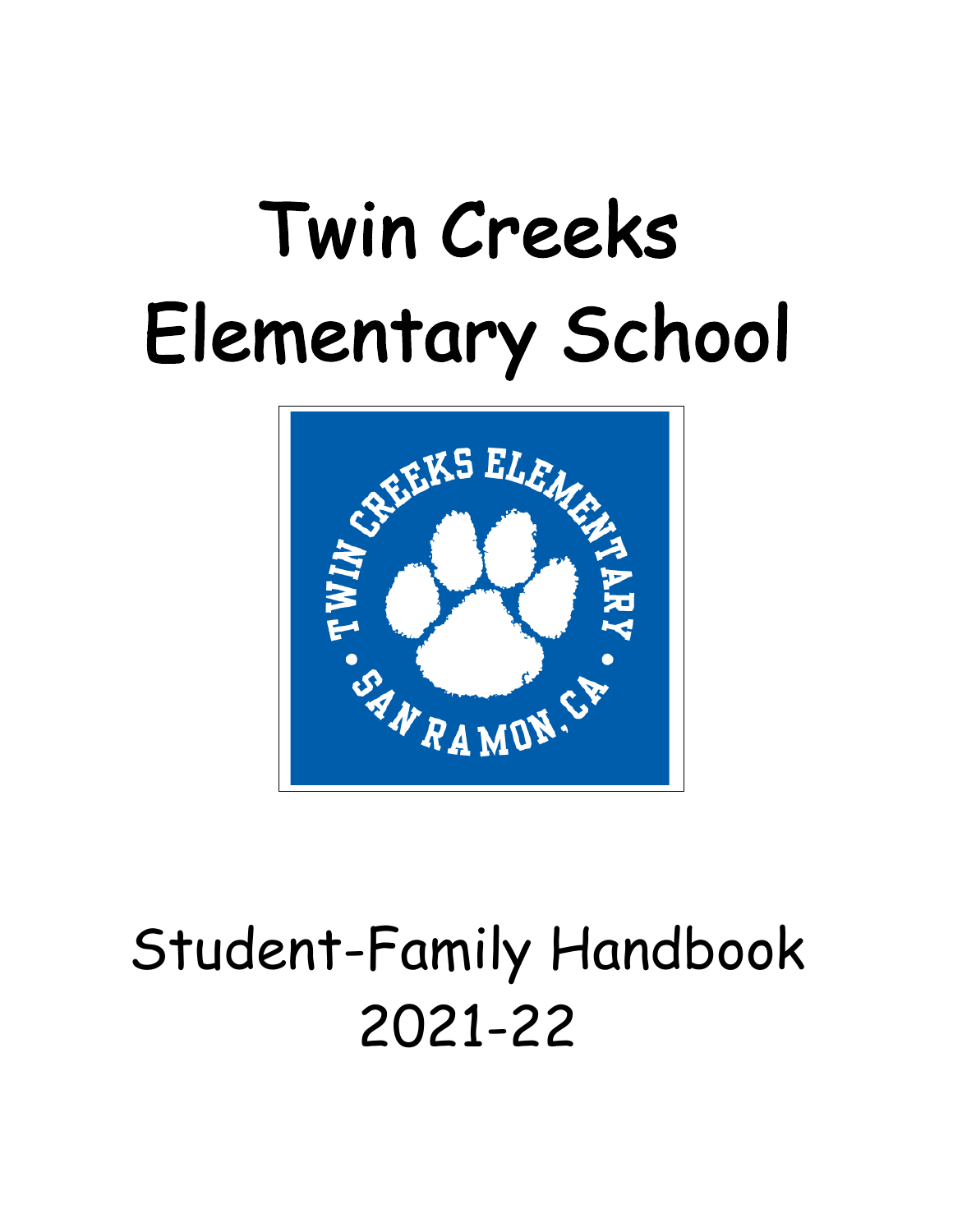

## **Twin Creeks Elementary SCHOOL HANDBOOK 2021-22**

Welcome to Twin Creeks Elementary School. We are excited to begin this new school year. As we return to in person learning we are looking forward to connecting and reconnecting with our Twin Creeks community.

We are committed to creating an environment where our children feel safe, respected, and nurtured. We believe that at Twin Creeks we are a community of learners.

**We care**…that students reach their highest potential. By providing a safe and nurturing environment, our students are willing and able to take risks.

**We share**…our love for learning and our commitment to excellence with all of the Twin Creeks community – students, staff and parents. We know that by collaborating we work better and accomplish more.

**We dare**…to dream big and celebrate our successes and our diversity.

Be a part of something GREAT! We are always looking for volunteers! Please consider an opportunity to help out in the classroom, library, PTA, Learning Fund, or Site Council. Your involvement enriches us all. With so many working together towards a common goal, we can make a difference in the educational experience of each and every child.

Please check out our Twin Creeks school website for updated events as well as your teacher's classroom information. It is a great source of information. Bookmark it and check it out! Go to: http://www.tces.srvusd.k12.ca.us

I look forward to a wonderful year working with you and your child. Please know that I welcome your ideas and comments. Feel free to email me at  $mkravit@srvusd.net$  or call 925-855-2900.

Go Tigers!

*Shelli Kravitz*

## Contact Information

**Address:** 2785 Marsh Drive San Ramon, CA. 94583 **Phone:** 925-855-2900 **Attendance Line:** 925-855-2998 **Office Hours:** 7:45-4:00 School Website: http://www.tces.srvusd.k12.ca.us

**Kid's Country at Twin Creeks:** Site Director Marnie Sowa. 925-743-3155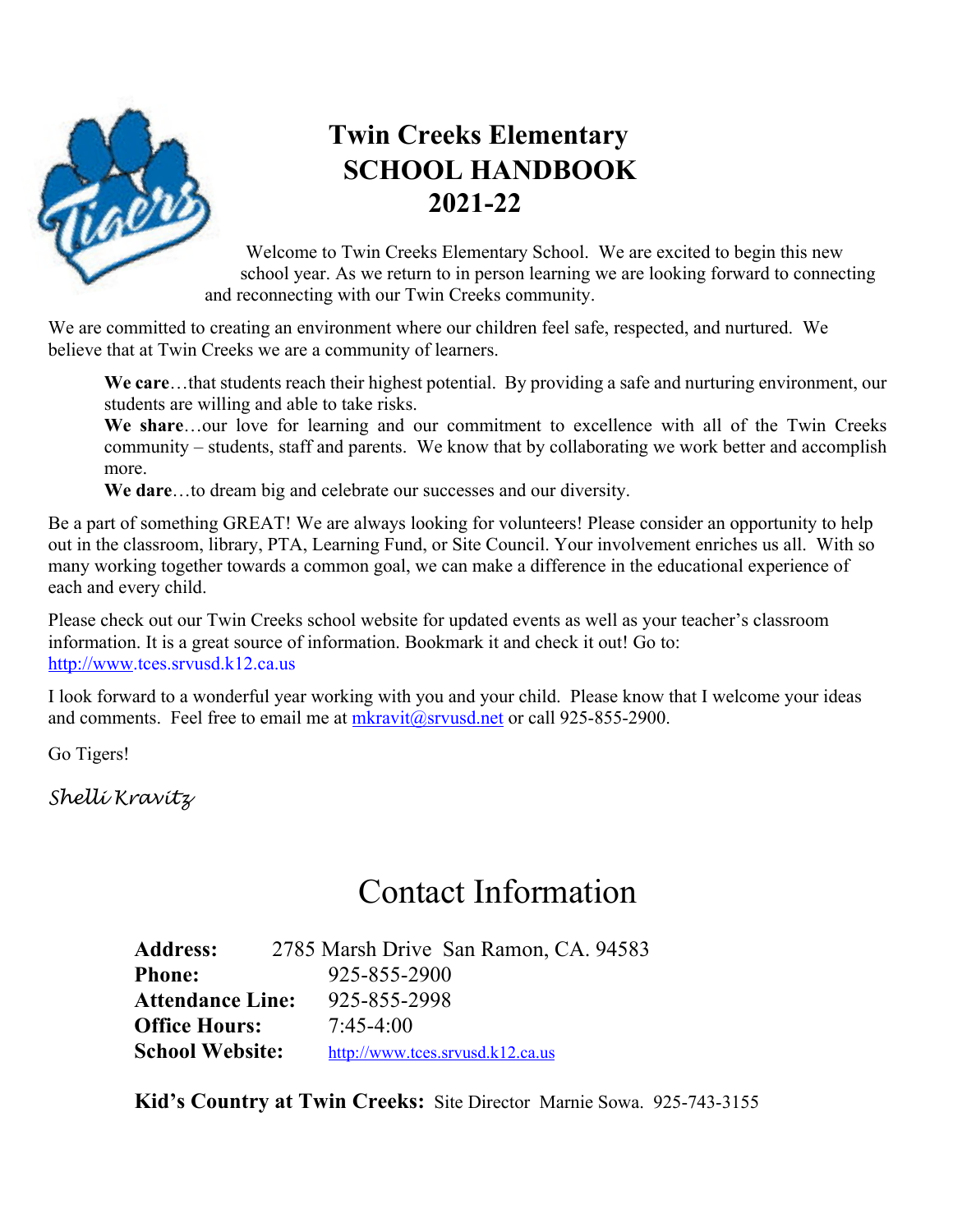## **STUDENT EXPECTATIONS**

Be Safe…Be Respectful…Be Responsible

- Treat others the way you want to be treated.
- Use appropriate, respectful language at all times. No foul language or profanity.
- Walk in the courtyards and walkways.
- Let everyone play in games. Take turns and be fair.
- Play so that you and your classmates will be safe and have fun.
- At the end of recess when staff blows the whistle:
	- $\circ$  1<sup>st</sup> whistle: stop play and take a knee.
	- $\circ$  2<sup>nd</sup> whistle: students with playground equipment should put away equipment
	- $\circ$  3<sup>rd</sup> whistle: all students walk to their classroom line and sit quietly waiting for teacher

## **Conflict Resolution**

The staff encourages all students to utilize conflict resolution and stress reduction strategies to resolve conflicts. Students will receive instruction on empathy and problem-solving strategies in all classrooms. All school personnel are trained in the strategies and will assist students in resolving concerns in a nonthreatening and effective manner.

#### **Strategies:**

- Stop and Breathe
- Talk and listen to each other
- Find out what you both need
- Brainstorm solutions
- Choose the idea you both like
- Make a plan. Go for it!

#### **Use an "I" message**

• "I feel \_\_\_\_\_\_ when people \_\_\_\_\_\_\_. I need \_\_\_\_\_\_. Will you please \_\_\_\_\_\_\_?

#### **Use "Clean up" message**

• I know that I apologize. What can I do to make it right? Next time I will  $\blacksquare$ . Will you forgive me?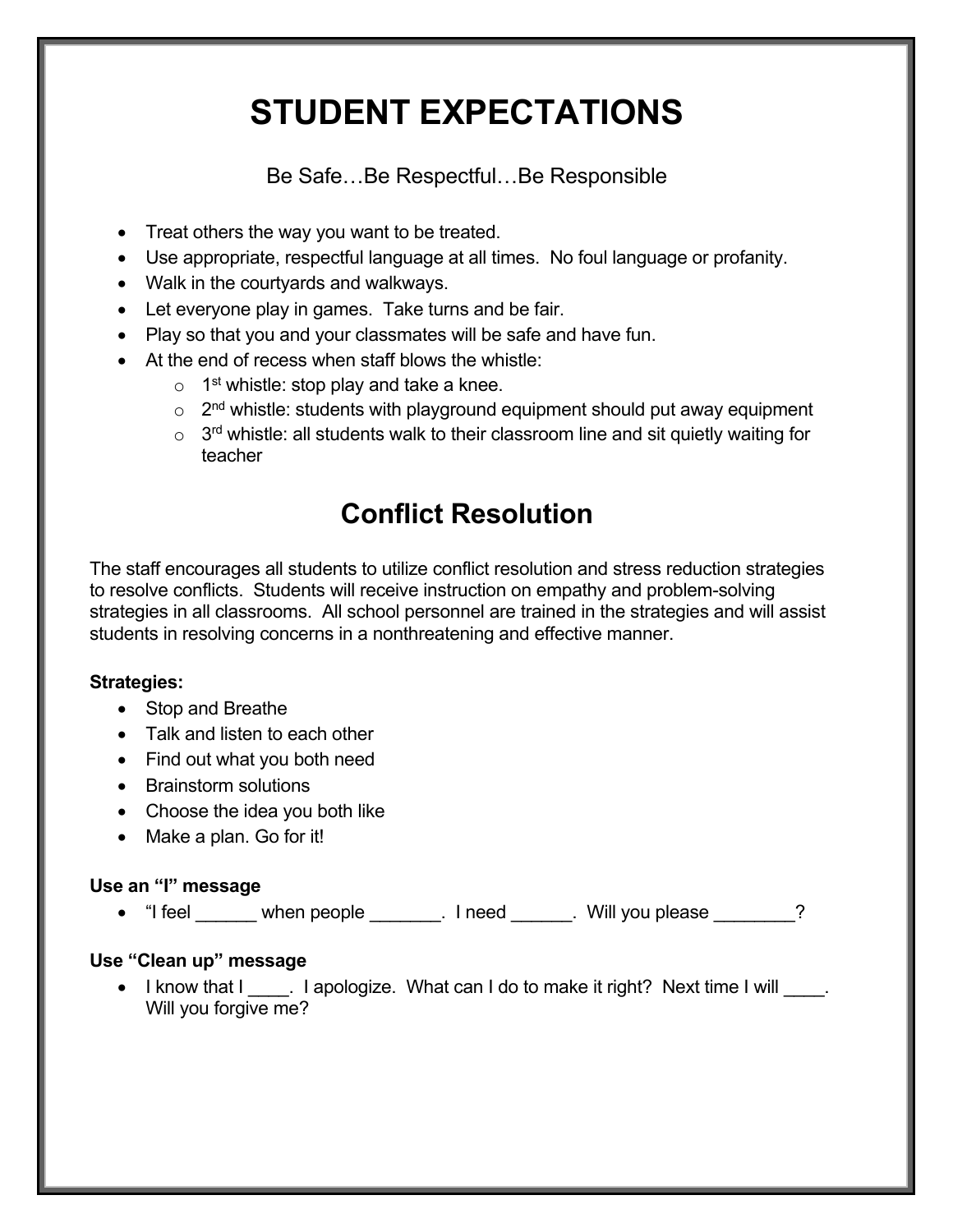## **Safety and Discipline Social-Emotional Safety**

- Students cannot learn unless they feel safe. Our school believes that students should **Be Safe, Be Respectful, Be Responsible**. It is our expectation that students act in these ways at all times. Students can earn **PAWS slips** for demonstrating these behaviors.
- We also use tools to allow students to learn from their mistakes. These include Think About It Sheets to reflect on choices, Restorative Justice practices to mend relationships, and office referrals when behavior choices go beyond the scope of what is appropriate in the classroom or on the playground.
- It is critical that we collaborate with families to help our young students learn appropriate behaviors, teach them ways to correct behavior, and understand the need for consequences should their behavior warrant it. We thank you for your support of our social emotional safety systems.

## **Physical Safety**

• We are a **"hands to yourself"** school. Pushing, kicking, and other forms of physical interaction will not be tolerated.

## **Discipline Steps**

- Level 1: A warning, restatement of school rules, conflict resolution with peer(s) and/or Think About It Sheets. Parents are not notified at this level.
- Level 2: Think About It Sheet and/or conflict resolution with peer(s), notification of parents, possible Behavior Chart, possible parent conference, loss of privilege.
- Level 3: Notification of parents, increase loss of privilege or partial loss of recess, behavior chart or contract, referral to principal, possible referral to Student Study Team (SST), SCIP counselor or School Psychologist.
- Level 4: Parent conference, increased behavior contract, and increase in Level 3 loss of privilege, referral to principal.

#### **Consequences:**

Students are expected to follow all school rules to ensure a safe, respectful, and responsible environment in which to learn. Various strategies will be used by teachers, staff, and administrators to remediate inappropriate behavior.

Examples of consequences that may be used when school rules have been violated include:

- **Denial of a Privilege**: Lost privileges may include loss of playtime during recess, time out, exclusion from class activities
- **Individual Assignment**: Students may be asked to complete a written assignment related to the infraction.
- **Community Service**: Students may be asked to pick up trash around the school (gloves are provided) and/or community service assigned by principal.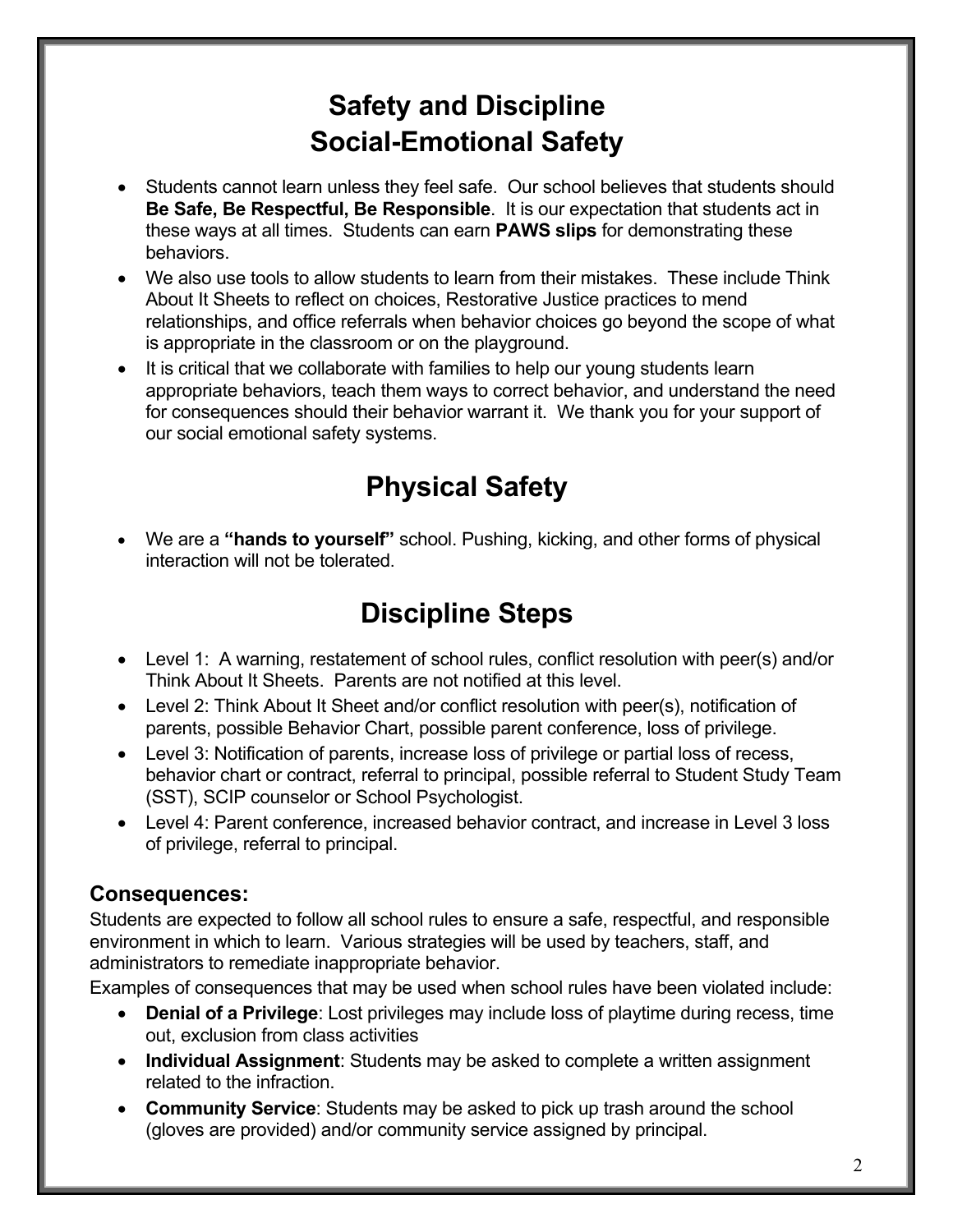- **Parent Contact:** Phone calls, letters, emails, and/or conferences will be utilized to inform parents of concerns and possible solutions. It is expected that parents will discuss the problem with his/her child and institute a consequence at home when appropriate. Written notices, such as Think About It Sheets, are to be signed by the parent/guardian and returned the following day.
- **Restitution:** Students who lose or willfully deface, destroy, or steal school property or property of others, may be expected to clean up, repair, replace, and/or pay for the items involved.

#### **PAWS Awards**

At Twin Creeks we regularly recognize our students for exhibiting positive behavior.

- 
- 
- **W: Work Responsibly**
- **S: Stay Safe**

**P: Positive Attitude** Staff members "catch" students being good and give **A: Act Respectfully** them a PAWS slip to take home.

#### **Arrival**

Our primary concern is the safety of our students on campus. We request that arrival and dismissal procedures are followed in order to improve the flow of traffic during these heavily congested times. Patience is a virtue and we appreciate everyone's effort to maintain a safe and secure environment.

**Please remember that we are a closed campus starting at 8:00. Please do not walk students to their classrooms or linger on the blacktop after the 8:00 bell.**

- Parents and helpers may walk students onto the  $1<sup>st</sup> -5<sup>th</sup>$  grade blacktop in the morning and wait until the warning bell rings, however, all visitors should exit the gates by 8:00.
- Students should arrive no earlier than 7:45 as there is no supervision before then.
- The **kindergarten gate is for kindergarten drop off only** and should not be used as a pass through for other students.
- Once the warning bell rings (7:55) students line up at their class line on the blacktop behind their room number, **sit quietly in line**, and wait for their teacher.
- When it is raining students walk directly to their classroom and wait outside the classroom door until their teacher arrives.
- **TK/Kindergartners**:
	- $\circ$  Parents may drop off their kindergartner no earlier than 7:50.
	- o TK and kindergarten students only beyond the kindergarten gate due to limited playground space.
	- o TK/K students are expected to wait in their class line before school. The play structure is not open before school.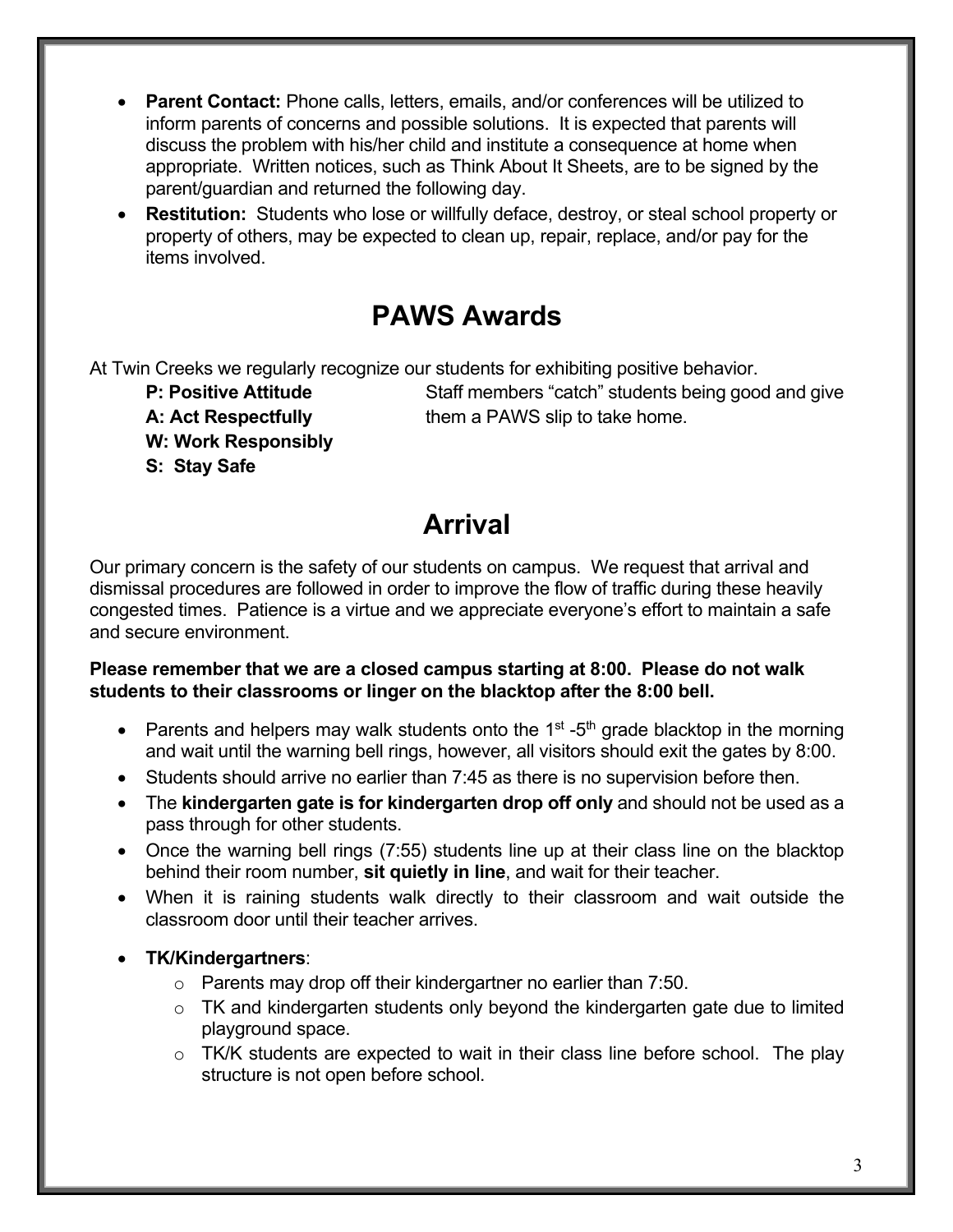## **Dismissal**

- Be sure that your child knows who they are going home with each day, and whether they will be walking or being picked up by a car at the front or back of school.
- **Front of School**: Families may wait for their students on the large grass area in front of the school. Due to limited space families should not wait on the walkways in front of the office, library and flag pole. This area needs to stay clear for students and staff only.
- Students going to Kids Country go directly to Kids Country to be checked in with KC staff. Kindergartners will be picked up by Kids Country staff from their classrooms. 1<sup>st</sup> graders will be supervised as they walk to Kids Country to be signed in.
- Use sidewalks and crosswalks when leaving school.
- It is our expectation that students will be promptly picked up after school. Notify the office for emergency situations when you will be unexpectedly late for pick up.
- Students that are not picked up by 2:40 MTThF and 12:55 on W will be walked to the office to wait for their pick up. Parents will be notified and must come into the office to sign out the student.
- Playground is closed until 3:00 each school day.

#### **Kindergartners:**

- $\circ$  At 11:30 AM TK/kindergarten students will be dismissed at the far end of the drive through lane past the flag pole to their families. Kindergarten teachers will review this with families at the start of school.
- $\circ$  At 3:00 PM kindergarten students will be dismissed from the kindergarten gate to their families.
- $\circ$  Families should park their cars along Marsh Drive for kindergarten pick up.
- o The kindergarten playground is closed at dismissal.

#### **1st Graders:**

 $\circ$  All 1<sup>st</sup> graders will be walked to the front of the school for pick up. Students will sit and wait for an adult to pick them up while being supervised by a teacher.

#### **2nd -5th Grade:**

- o **Marsh Drive:** To avoid congestion in front of the school students will be sitting attentively on the retaining wall in front of the school near the overhang waiting for pick up.
- o **Dos Rios Drive:** Students will stand attentively along the wrought iron fence waiting for pick up.

## **Car Procedures During Drop Off/Pick Up**

- Pull as far forward as possible to allow space for the cars behind you.
- Children enter and exit from the passenger side only.
- Avoid red zones.
- Do not pass other vehicles to pull in front of them to pick up your child.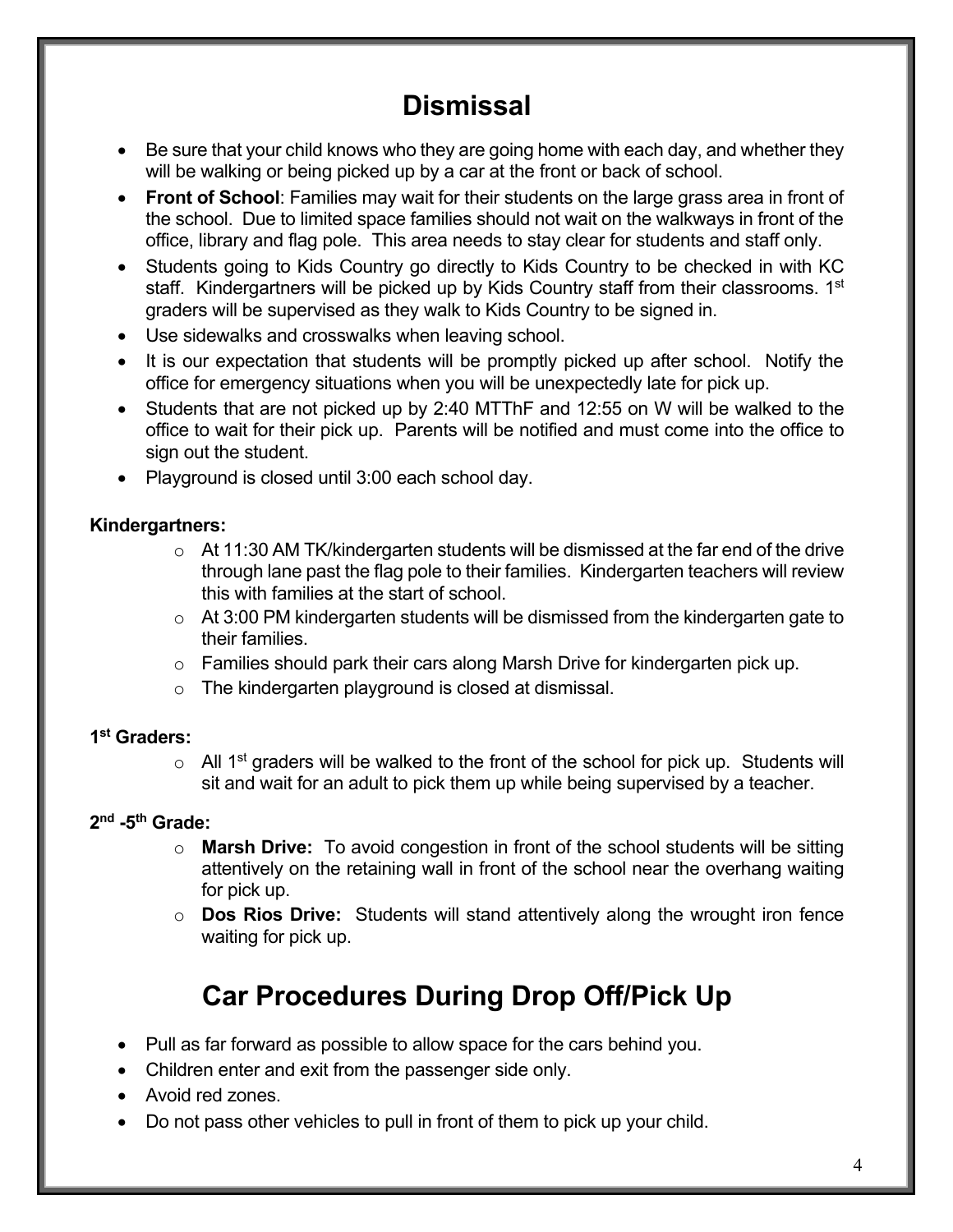- Once your child is in your vehicle, pull carefully out and around waiting vehicles to exit the parking lot.
- Do not get out of your car for any reason.
- No cell phones.

#### **Bathrooms**

- Students are encouraged to use restrooms at recess and before and after school instead of during class instructional time.
- When necessary, students are excused from class to use the restroom.
- Students should go to the restroom and return to class promptly.
- Students will use a bathroom pass system from class.
- It is expected that students use proper bathroom etiquette. Toilets and urinals must be flushed. After using the facilities, students are required to wash hands with soap and water and throw paper towels away in trash cans. The restroom should be left in the same condition as when students entered.
- Bathrooms are NEVER to be used as a play area or an opportunity to visit with friends.

#### **Lunch**

- Lunch will be provided for FREE for ALL students this year.
- There will be one hot entrée option available to all students. On days that there is a meat entrée, there will also be a vegetarian option. There will be no a la carte items.
- More information can be found here: SRVUSD Child Nutrition Website
- Students are given about 20 minutes in the MPR to eat their lunch. They are welcome to stay in the lunchroom if they need more time to finish.

## **GENERAL INFORMATION**

#### **Assessment Schedule (Grades 1-5)**

All students in  $1<sup>st</sup>$  and  $5<sup>th</sup>$  grades will participate in assessments the first two weeks of school. During this assessment window, August 12-20, students will be dismissed early at 1:50 (see bell schedule) so that teachers can set one-on-one appointments with each child.

After the initial assessment window ends, beginning August  $23<sup>rd</sup>$ , all students will attend class according to our regular day bell schedule.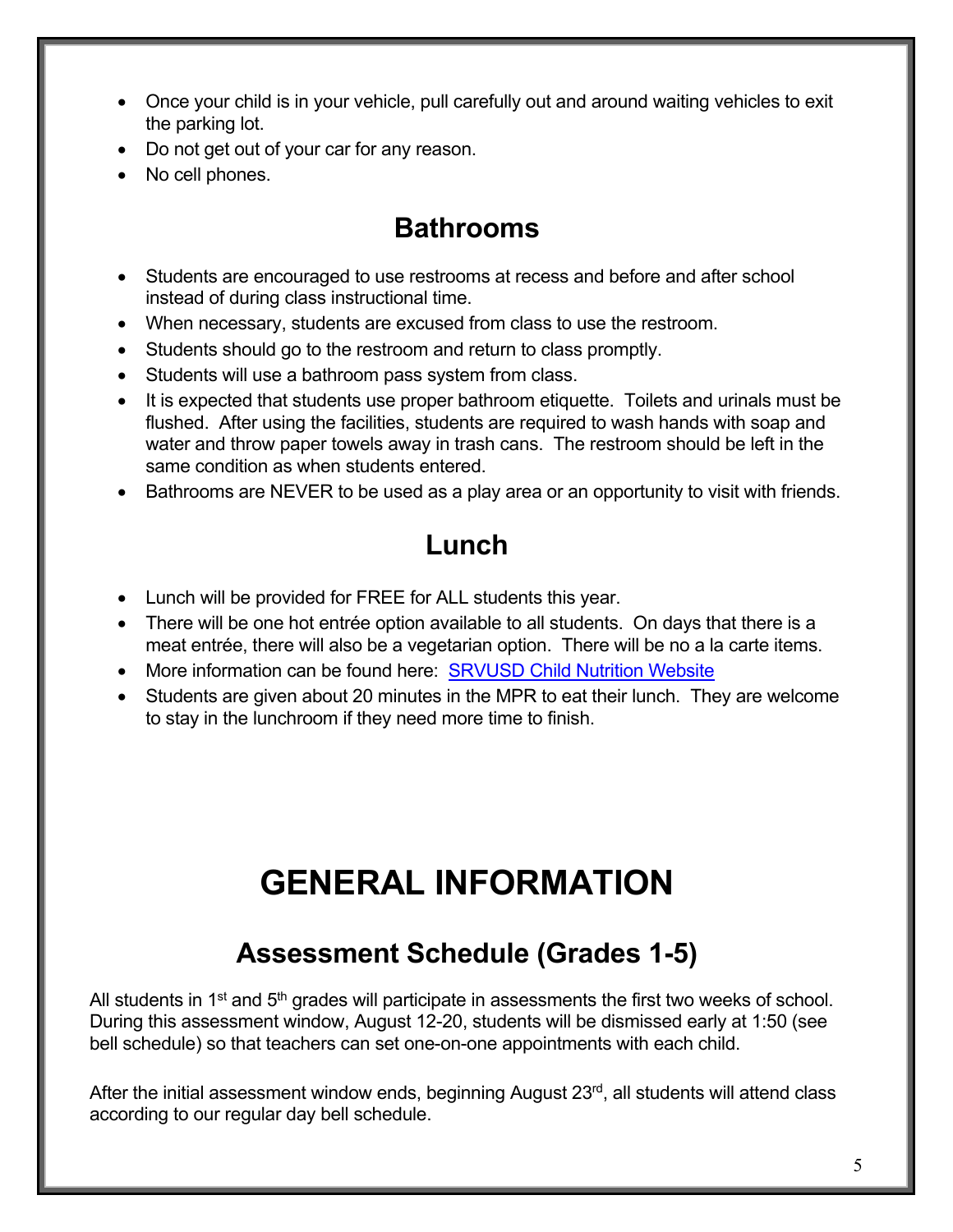#### **Adjusted Wednesdays**

On Wednesdays all students in grades 1-5 will attend school from 8:00 AM to 12:50 PM. All kindergarten students will attend on the AM schedule, 8:00-11:30AM. This provides time for the staff to do collaborative work, discuss curriculum goals and articulate within and across grade levels.

#### **Attendance Procedures**

For your child's safety, we must verify all absences. If you know your child will be absent for any reason, please call the school attendance line as soon as possible, and no later than 8:10AM on the day of the absence. Telling your teacher is NOT the same as calling the office. Please do not rely on your teacher to communicate attendance needs.

The 24-hour attendance number, 925-855-2998, goes to an answering machine. You will be asked to state the following:

- The child's name please spell the last name
- Child's grade and teacher
- Your name and relationship to the student
- Estimated length of absence
- Reason for absence

Please help us eliminate unnecessary phone calls home by using our attendance number. This helps everyone ensure your child's safety.

The State of California funds schools based on Average Daily Attendance. Schools receive not funding if a child is absent, even for excused absences such as illness and bereavement. State law (Ed. Code. 48260) defines three unexcused absences as truancy. Families of children with more than three unexcused absences will receive a letter from the district. Students who have 10 absences must provide a doctor's note. Excessive illnesses, tardies, or continued unexcused absences will result in a hearing with the School Attendance Review Board (SARB). Please visit the state's website about attendance here: https://www.cde.ca.gov/ls/ai/sb

• AR 5113 states that all absences which are not cleared within two days after a student's return to school shall be recorded as unexcused (CUT).

## **Leaving School During the Day**

- All students are required to check out through the office.
- Parents taking a student out during the school day must sign the child out in the office.
- Students must be signed back in if they return before dismissal.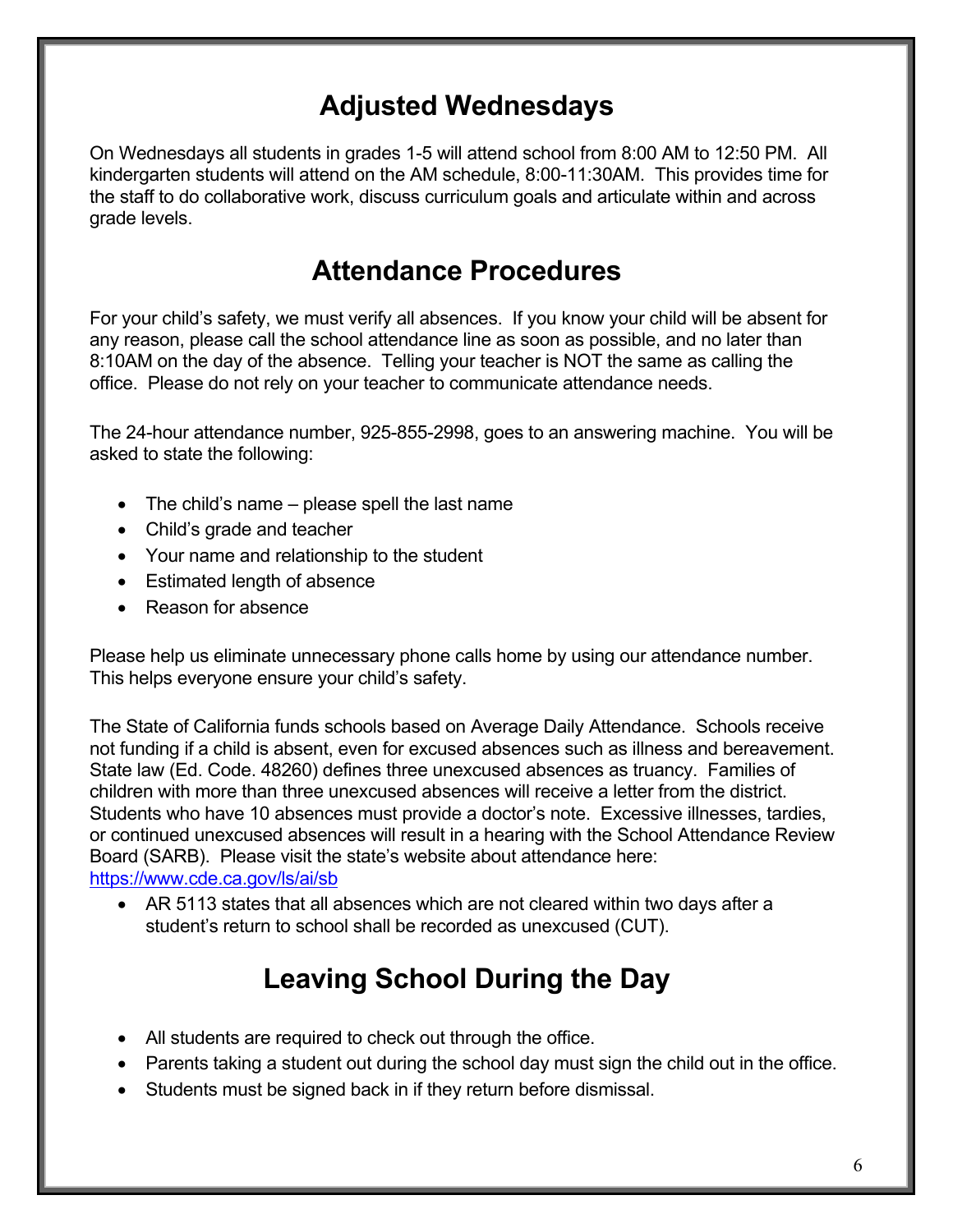## **Tardies**

One of the keys to your child's academic success is the time that your child spends in the classroom.

#### **Emotional Consequences:**

Students who are chronically late suffer emotional consequences such as feeling rushed, feeling left out, and feelings of embarrassment. These students also fall behind and their grades tend to lower. Students who arrive on time are ready to learn and prepared to start their day along with their peers. Families must ask themselves an important question: How do you want your child to feel every morning?

Procedure:

- Families who are late must park their car and walk their students to the office attendance window for a Tardy Pass.
- Chronic tardies will result in letters from the district and will require family meetings regarding the importance of being on time and in school.

## **Bicycles**

Children may ride their bicycles to school. They must be parked and locked in the bicycle racks at the front of the school by Kids Country during the school day. Bicycle riders must observe traffic safety laws and be considerate of others walking to school. Bicycles must be walked on school grounds. California State law requires that all students wear helmets while riding a bicycle.

## **Before and After School Care**

Kids Country provides before and after school child care from 6:30AM – 6:30PM. Although they are located on the Twin Creeks campus, they are a separate organization. Please visit their website at www.kidscountry.org or call them at 925-743-3155 for more information. Registration for Kids Country is done separately from registering for enrollment at Twin Creeks Elementary.

## **Birthday Celebrations – No edible treats**

The safety of our children is of utmost importance and unfortunately food treats are not an option for birthday celebrations. We have many students with a wide range of food allergies. We want to avoid a life-threatening allergic reaction at school.

Teachers honor children in the classroom on their special day in a variety of ways. As a school community, we would like to restructure the celebration of birthdays and honor your child's special day in a different way. We have provided the list below as other choices for honoring your child: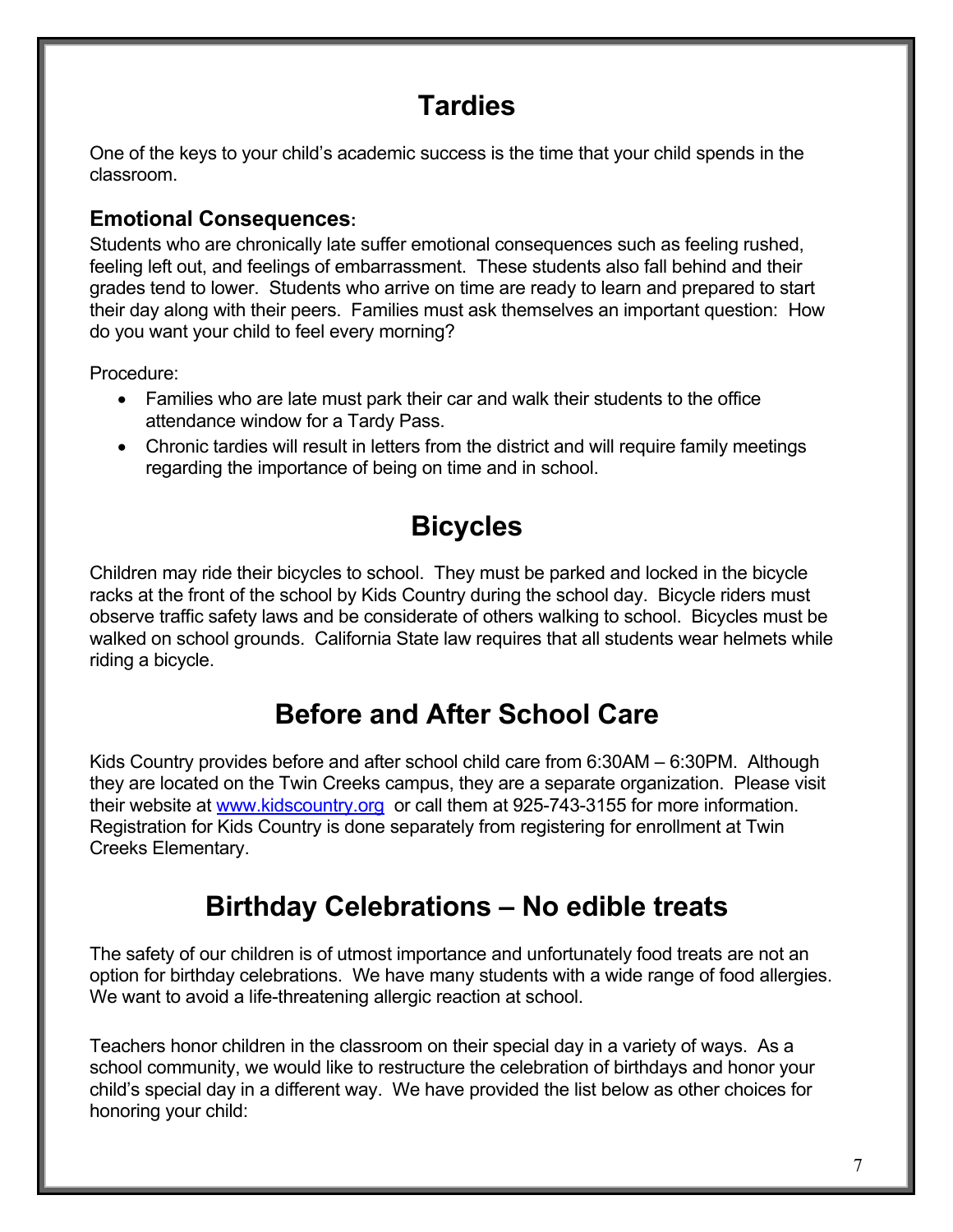- Donate a book to school library or classroom in honor of your child's birthday with his or her name inside.
- Donate a ball or jump rope to the classroom for recess use.
- Provide each student in class with a colorful pencil, stickers or eraser.
- **Personal party invitations may not be distributed at school.**

## **Cell Phones**

- Students do not need cell phones during school hours.
- Families should not contact children via cell phone during the school day. All communication must come through the office.
- Cell phones being used during school hours will be confiscated and must be picked up from the office by a parent/guardian after school.

#### **Classroom Celebrations**

Three classroom parties are celebrated each year: Halloween, Valentine's Day and the end of the school year. Room parents are encouraged to work with the classroom teacher to plan appropriate celebrations.

## **Clothing**

- Hats and other protective sun wear are encouraged on the playground.
- Hats should be taken off in classrooms.
- Label all jackets and sweatshirts with your child's name.
- Appropriate footwear is required. Open toed and backless shoes are discouraged for active play. Appropriate athletic shoes must be worn on days when PE is scheduled.
- Clothing should be appropriate and not detract from the classroom environment. (Shorts shorter than midthigh, halter or midriff tops, spaghetti straps, or clothing with inappropriate messages or pictures are examples of unsuitable apparel for school.)
- Students wearing clothing more suitable for a non-school environment will be notified that their attire is inappropriate. Alternative clothing will be provided from the school if available, or the student may arrange for clothing to be delivered to school.

## **Emergency Contact Information**

If your child becomes ill, or there is an emergency and the school is unable to reach you, the people you designate in your Parent Portal account will be called to pick up your child. Your child will only be released to the people you have designated. Emergency Contacts may be relatives, friends, or neighbors that you would entrust with the care of your child. They should live locally. It is imperative that families keep the school informed of changes made to any of the relevant emergency telephone numbers.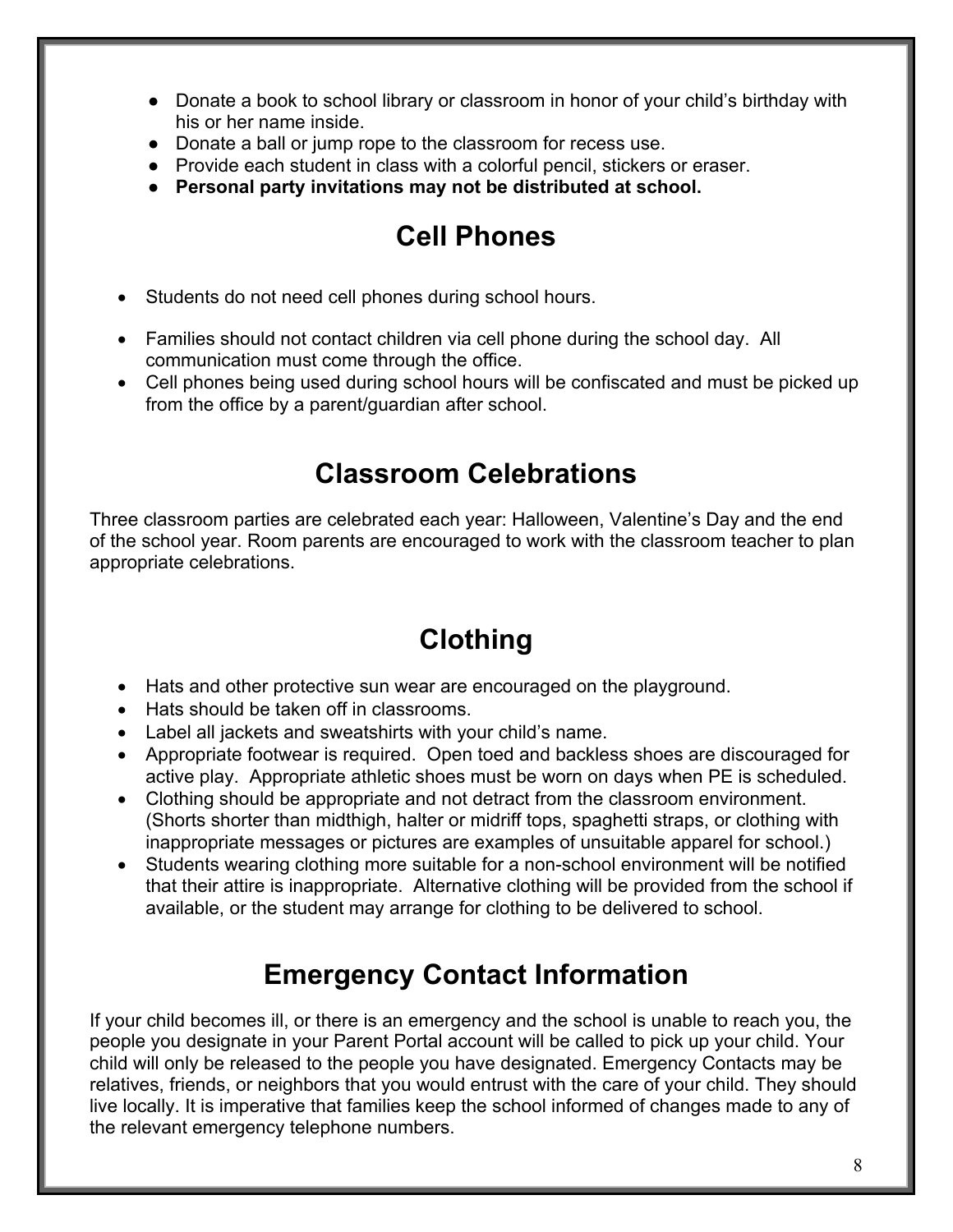## **Field Trips**

Classroom teachers work together to select field trips that enhance the grade level's instructional program through a hands-on interactive learning experience. Field trips are paid for by family donations; none are school funded. No student shall be denied participation if unable to pay. Trips may be cancelled if funding or transportation are not available. Students are required to have a signed permission slip for each trip. Buses and/or family drivers are used to transport students. You must be cleared through Be a Mentor in order to participate in a field trip. More information about volunteers can be found our website below the Parent tab under Volunteer and Field Trip Requirements.

#### **2021-22 Anyone participating in a field trip must be masked at all times.**

**Parent chaperones providing supervision on field trips are not permitted to bring along siblings of trip attendees or any other children. Board Policy 6153 AR 6153**

#### **Food/Snacks**

- Students are encouraged to bring an appropriate, healthy snack to eat at morning recess.
- Students who are buying lunch may also bring a morning snack for morning recess.
- All snacks should be eaten in the amphitheater not on the playground.
- Due to food allergies, students should not share snacks with others.
- Students are not to be eating while engaged in active play.
- Students are responsible for disposing of all trash.

#### **Forgotten Items**

- Given the safety concerns of COVID-19, we require limited interaction in our front office.
- It is a disruption to our office and your child's classroom when forgotten items are brought to school.
- It is important that students learn the consequences of forgetting items and in turn develop their independence by remembering to bring them.
- Items will NOT be delivered to classrooms, nor will classrooms be called if items are brought to the office.
- If a lunch has been forgotten at home, your child will be provided a lunch from Child Nutrition.
- If a musical instrument is forgotten, students will go to music class without the instrument and continue to listen and learn.
- If a water bottle is forgotten students may use the sink in their classroom or the water fountains on campus.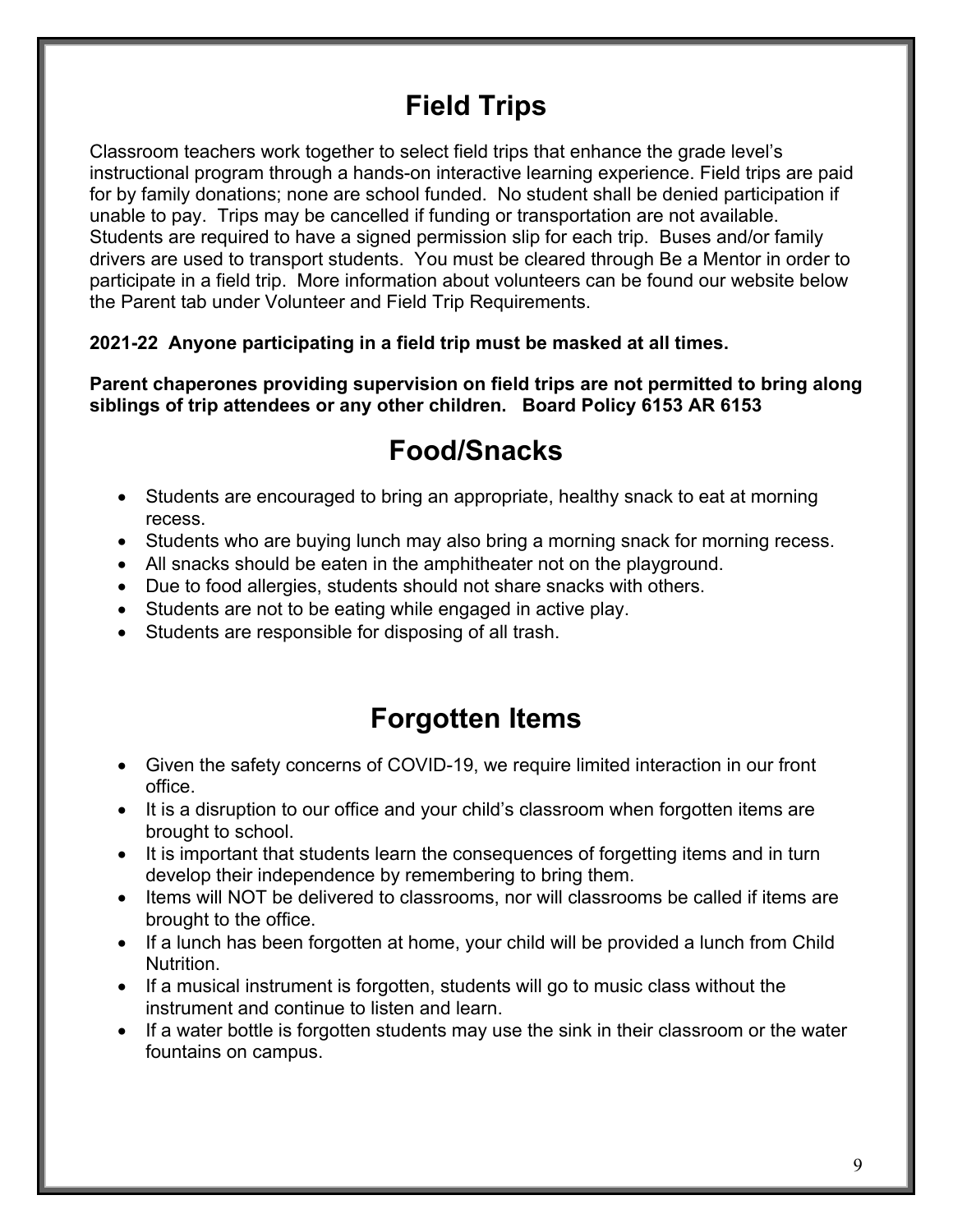#### **Homework Policy**

Homework is designed to reinforce and supplement the learning that goes on in class. Our district homework policy for elementary-age students does not allow for any homework to be assigned over weekends or holidays (with the exception of reading).

Additionally, grade level time limits have been put in place to ensure that students are able to pursue a variety of outside interests, including free-play.

- **Kindergarten-1st Grade**: no more than 30 minutes per night
- **2nd – 3rd Grade**: no more than 45 minutes per night
- **4th – 5th Grade:** no more than 60 minutes per night

## **Health Information**

When a student has head lice or a communicable disease such as conjunctivitis, slap cheek, or chicken pox, the school will notify parents in the classroom that their children may have been exposed. This allows families to be proactive and alert to the possibility of contracting these conditions. Just a reminder that **specific health details will always be kept confidential**.

If your child complains of an itchy scalp, check for head lice. If you detect lice, please contact the school immediately so we may inform other families in the classroom. The school's responsibility is to help prevent the spread of head lice, and the parent's responsibility is to treat the child's condition. Please send your child back to school lice-free, and treat the home completely to prevent a reoccurrence. Please continue to check your child daily for the following two weeks. If live lice are found at school, parents will be notified and the student will be sent home for immediate treatment. The Parent's Guide to Head Lice informational sheet shall be given to parents.

Please do not send your child to school if they have a fever or have vomited in the 24 hours preceding the start of school. Children should be feeling well and be fever-free for 24 hours before returning to school. Please help us to make sure that everyone stays healthy. If your child is absent from class because of fever or vomiting, they will not be permitted to attend any extra-curricular activities that same day.

#### **Immunizations**

Immunizations are required by law. Children cannot attend school until specific immunizations physical examination, and dental examination requirements have been met. This is a California state law. More information can be found here: **SRVUSD Immunization Website** 

We will have the service of a health educator one day a week.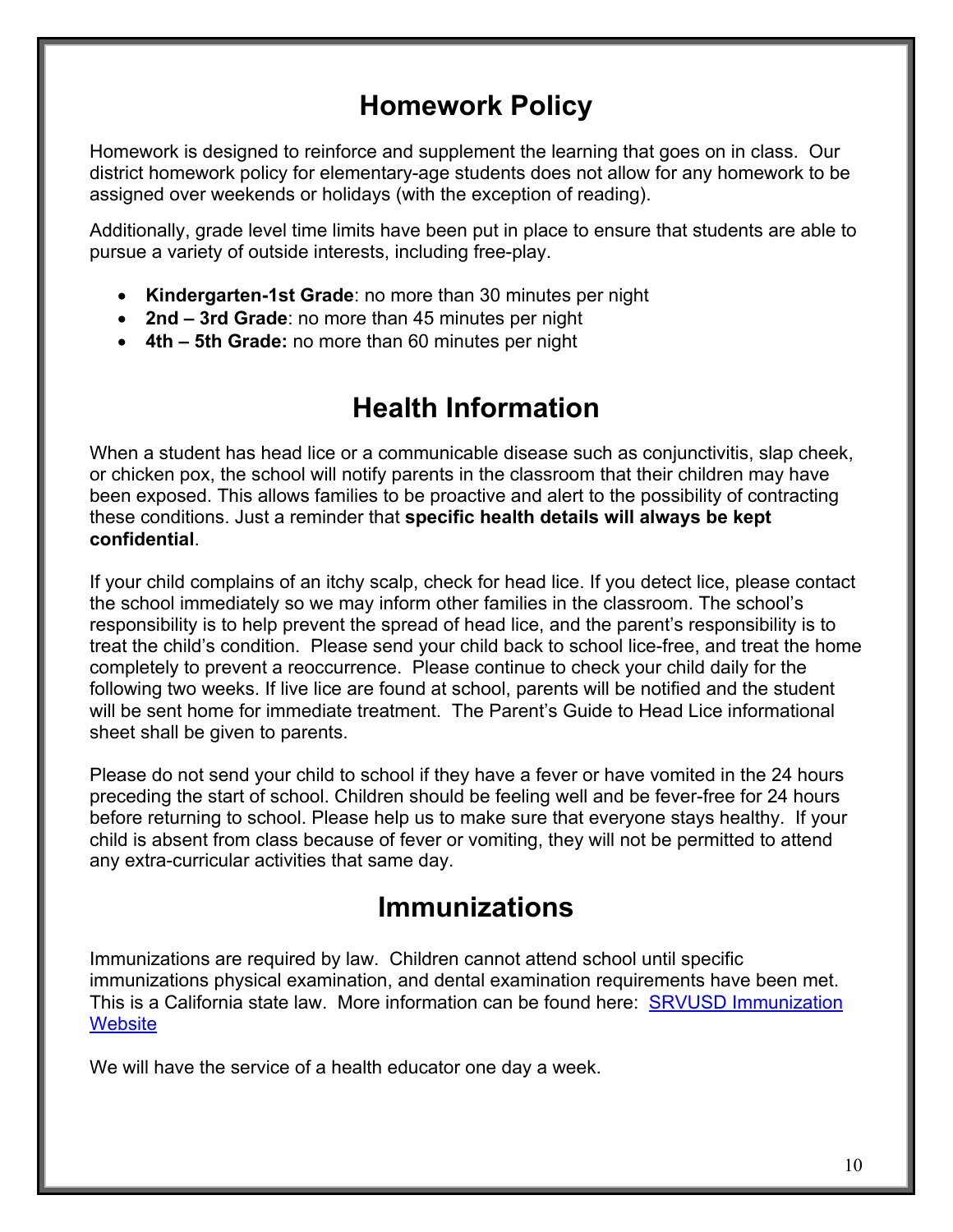#### **Independent Study Contracts**

- Independent Study contracts are for students who will miss 5 or more days for a nonmedical reason.
- An Independent Study Request Form must be completed at least one week in advance (ideally two weeks in advance) and can be found on the front page of our website.
- Please alert your child's classroom teacher at least one week in advance, although sooner is always better.
- Assignments must be turned in to the office the day the student returns to school.
- State funding is based on student attendance. If your child does not complete every day's work in a contract, our school loses significant amounts of money.
- **Late work cannot be accepted as it voids the contract and absences become unexcused absences.** If a student is absent for more than twenty consecutive school days, the student may be unenrolled.

If you are planning to be absent for fewer than 5 days, you do not qualify for an Independent Study Contract (per state guidelines). Even so, it is still in your child's best interests to obtain any missing work from the teacher. This will help him or her stay on track in class.

## **Items from Home**

- Dangerous items such as knives, matches, toy guns, or other sharp instruments (including Swiss Army knives) are not permitted on campus.
- Toys, games, and athletic equipment should be left at home to avoid loss and/or breakage. This includes trading cards. If these are brought to school for after-school use, they are to remain in the student's backpack at all times during the school day.
- Electronic devices (such as iPads, iPods, personal gaming devices) are not allowed at school. If brought to school for after school play dates, items must remain in the student's backpack while at school. The school is not responsible for lost, damaged, or stolen items.

## **Lost Items**

- All articles of clothing, lunches, water bottles, and other personal property should be clearly marked with your child's name.
- If your child is missing something, he or she should check the classroom first, then the Lost and Found located in the MPR.
- Leftover items are donated to a charity throughout the year, so please make sure to check as soon as an item is missing.

## **Learning Fund**

Many of the programs and supports we are able to offer your children here at Twin Creeks would not be possible without the generous donations from our families. The sole purpose of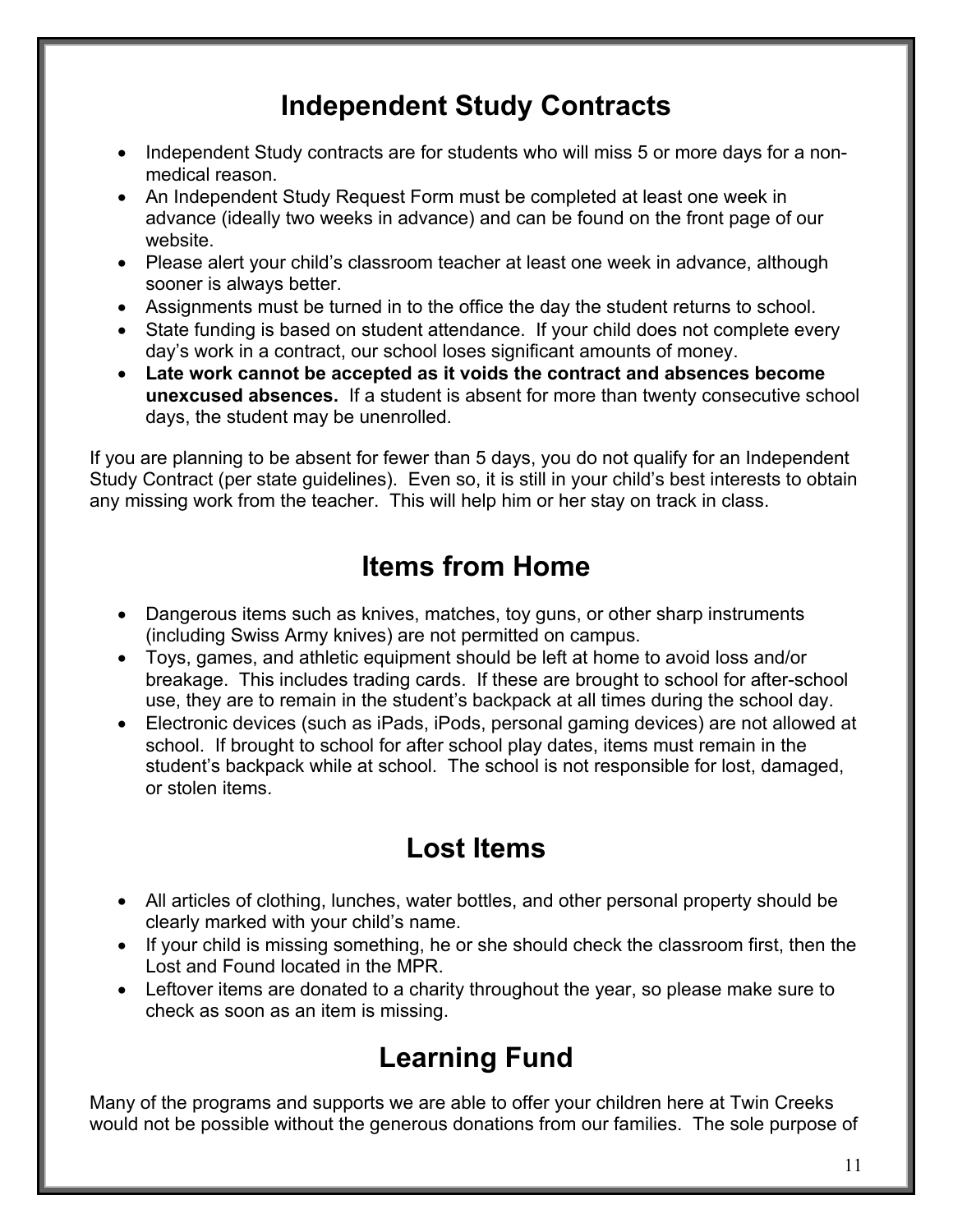the Twin Creeks Learning Fund is to raise funds to provide quality educational programs and services for your children. Donations to the Twin Creeks Learning Fund are tax deductible and directly benefit our school. Our reading and math support, additional librarian time, and monthly art instruction are all paid for with Learning Fund dollars. We would love to see you at our monthly meetings that take place typically on the  $3<sup>rd</sup>$  or  $4<sup>th</sup>$  Thursday of the month at 6:30pm in the Library!

## **Leaving School During the Day**

For safety reasons, it is imperative the school knows the whereabouts of your child. Children may only leave the school grounds during the school day if a parent, guardian or someone listed on their emergency card comes to the office to sign them out. Children will be released from the office only and not directly from the classroom or playground. If you know of the absence in advance, please notify the office and your child's teacher of your plans.

## **Long Term Illness**

If your child is going to be absent due to illness or injury for two or more weeks, contact the office staff and the classroom teacher to arrange for a home teacher.

#### **Lost Items**

- All articles of clothing, lunches, water bottles, and other personal property should be clearly marked with your child's name.
- If your child is missing something, he or she should check the classroom first, then the Lost and Found located in the MPR.
- Leftover items are donated to a charity throughout the year, so please make sure to check as soon as an item is missing.

## **Medication During School Hours**

California Education Code Section 49423 regulates medications at school. Medication cannot be given at school unless the physician and parent have completed the Medication During School Hours form. This form is available here: Health Services and must be updated each year. Please do not send any medication to school with your child. All medications (even those that do not require a prescription such as cough drops and aspirin) require a physician's approval before being used at school. All medication is locked in the nurse's office for administration when needed.

## **Moving**

If you move within the school district while enrolled at Twin Creeks School, provide your new residency information to the office immediately. Generally, students who move out of our attendance area during the school year, but remain within the boundaries of the school district, may be granted permission to complete the remainder of the current year at Twin Creeks.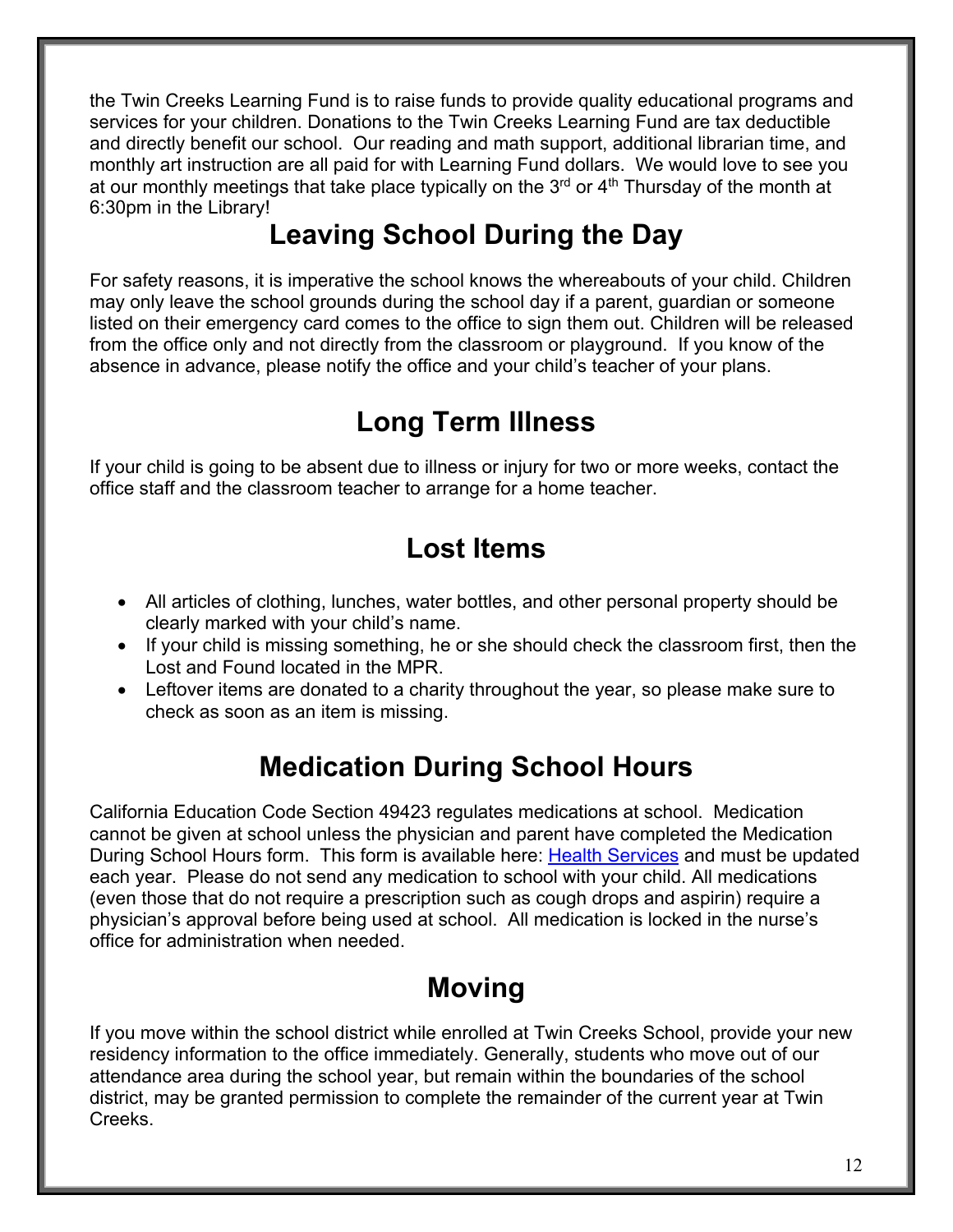#### **Parent Teacher Association (PTA)**

PTA membership is open to parents, guardians, relatives, teachers and friends of Twin Creeks' students. A membership drive will be conducted early in the school year; however, families may join at any time. Families are encouraged to join PTA and take an active part in this supportive organization. If active participation is not possible, parents are still encouraged to join and help provide a financial base to support the PTA's activities. We would love to have you join our monthly meetings one Thursday morning a month at 8:40 am! Check out the schedule on our website.

#### **Pets at School**

Please keep pets at home when coming onto the school grounds. There are many children who are afraid of dogs/cats or have serious allergies. **California state law prohibits dogs on campus.**

#### **Report Cards and Conferences**

Official report cards will be sent home to families twice during the school year – January and June. Conferences will be held in the fall (October 11-15) and spring (March 16-18). Additional conferences may be held during the year at the teacher's or the family's request. In order for your child to have a successful school experience, communication between the school and home is essential.

#### **Safety Drills and Supplies**

There will be monthly fire drills, and periodic disaster, and lockdown drills to familiarize students with proper emergency procedures. Twin Creeks has a detailed evacuation plan, which is reviewed annually. Emergency backpacks and first aid kits are provided for every classroom. Additional disaster supplies, such as food, water and other essentials are stored on the school grounds.

#### **School Site Council**

Our School Site Council (SSC) is composed of staff and parents to help plan, implement, and evaluate the effectiveness of our annual school-wide goals. Members meet monthly, and provide valuable feedback. We always need more parents to join SSC. Please let us know if you would like to help!

#### **Technology Use and Policies**

**Acceptable Use of Electronic Communication:** As the use of digital technology becomes more prevalent throughout our schools, the San Ramon Valley Unified School District is committed to helping students learn the responsible use of such technology in a safe and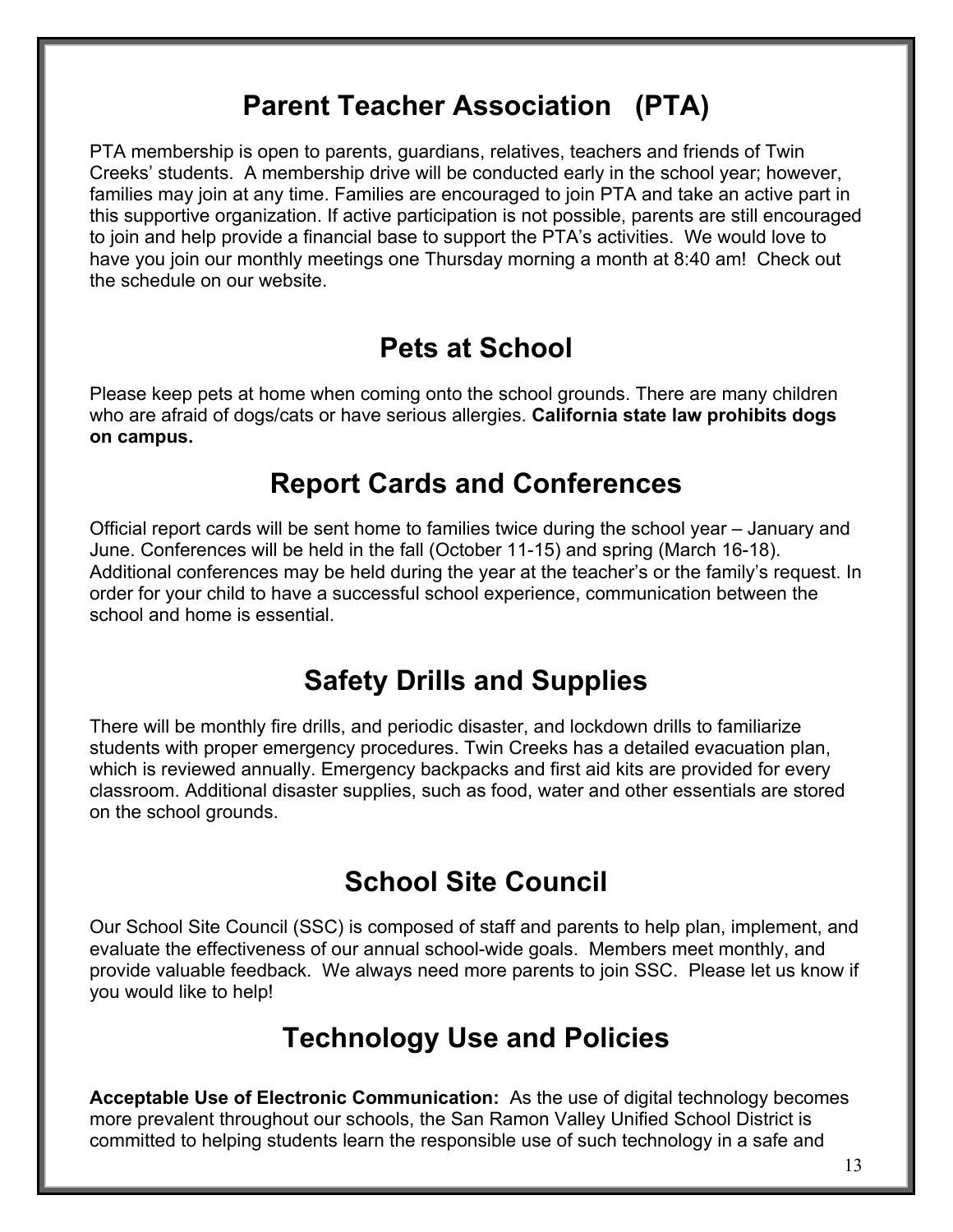appropriate manner. The below information serves as a reminder to parents and students that cell phones, cameras, video cameras, websites and other means of transmitting electronic data can be disruptive and/or harmful, with respect to themselves, other students and staff, as well as the overall school environment. The following information has been developed with the safety of all students and staff in mind.

**Cyber Bullying:** Cyber Bullying is the use of electronic information and communication devices to willfully and repeatedly harm either a person or persons through the medium of electronic text, photos, or videos. Examples of this behavior include but are not limited to:

- Sending/posting false, cruel, hurtful or vicious messages/comments
- Creating websites that have stories, cartoons, pictures, and jokes ridiculing others.
- Breaking into an email account and sending vicious or embarrassing materials to others.

• Engaging someone in electronic communication, tricking that person into revealing sensitive personal information and forwarding that information to others.

• Posting of a student picture without their permission.

Bullying of this nature creates a hostile, disruptive environment on the school campus and is a violation of the students' and staff members' right to be safe and secure. Actions deliberately threatening, harassing, intimidating an individual or group of individuals, placing an individual in reasonable fear of harm or damaging the individual's property; or disrupting the orderly operation of the school, will not be tolerated.

**Inappropriate Use of Technology**: The fundamental principles behind these policies are that students should never do anything that harms another student or prevents them from learning. Any use of technological media that interrupts with a student's right to learn will not be tolerated. Electronic media includes, but is not limited to: social networking sites, chat rooms and discussion groups, instant messaging, text messaging, computers, cell phones and personal digital devices, digital cameras, cell phone cameras, and web cams. As new technologies emerge, they too may be included with the above forms of electronic communication. Examples of this behavior include but are not limited to:

• Sending, sharing, viewing, or possessing pictures, text messages, emails, or other material of sexually explicit, graphic, or disruptive nature on any device is prohibited on a school campus.

• If the conduct occurs off school grounds and causes or threatens to cause a substantial disruption at school or interferes with the rights of students or school staff to be secure, school administration may impose consequences. The Administration may also report the Cyber Bullying or Harassment to the police.

**Consequences - Inappropriate Use of Technology:** Education Codes 48900.4 and 48900 (r), strictly prohibit harassment or bullying of any kind and such behavior is subject to consequences, including possible expulsion.

• Sexually explicit material that is transmitted electronically may result in parents or police being notified, and that material may be reported as suspected child abuse or neglect. • All students involved in the transmission and/ or possession of such images or text may be disciplined under California Education Code 48900 (i): Committed an obscene act or engaged in habitual profanity or vulgarity.

• If reasonable suspicion exists that a student has been involved in possessing or transmitting such material, the electronic device involved may be confiscated and searched by school officials.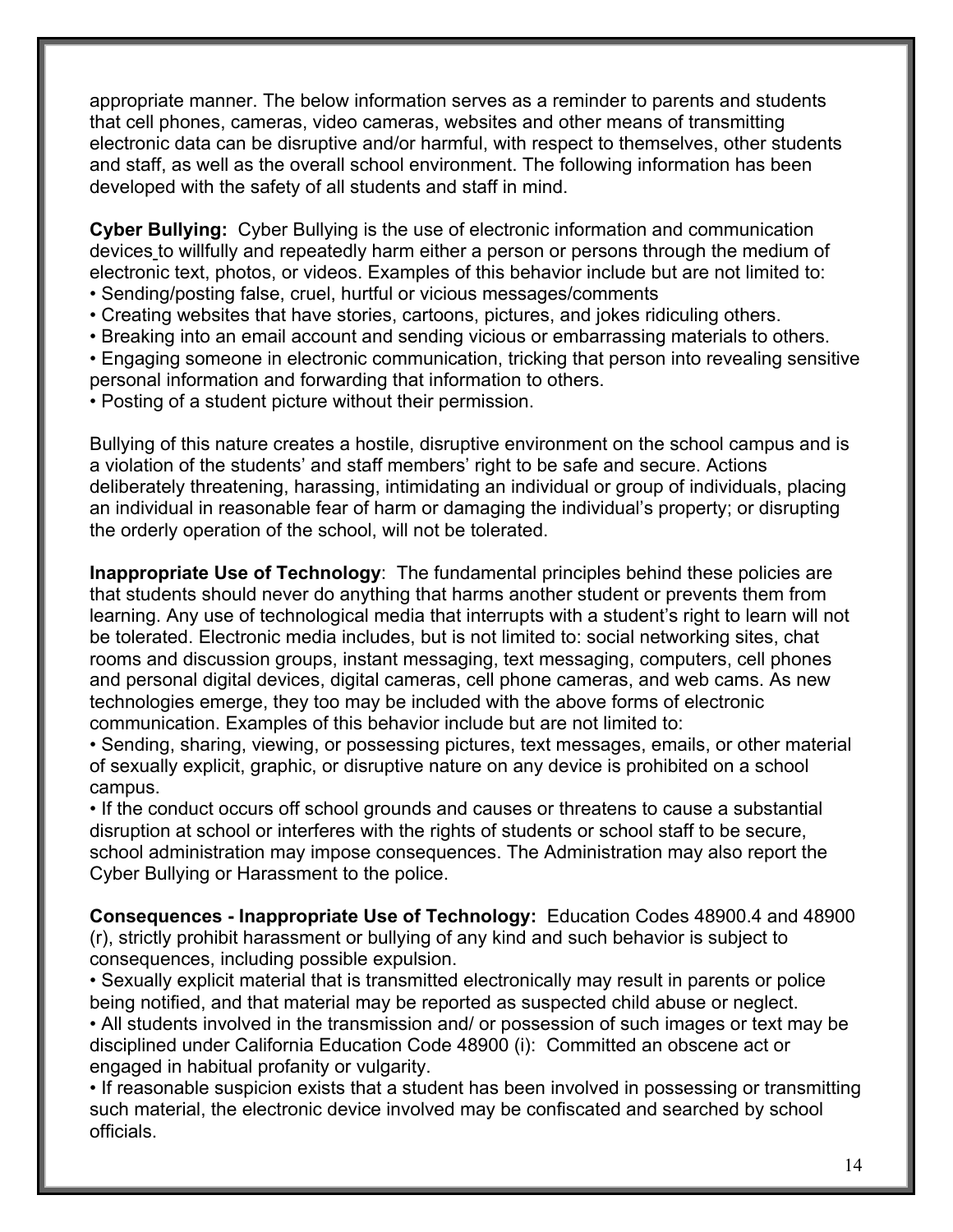• The transmission of such material involving another student may be punished under California Education Code 48900 (r): Engaged in an act of bullying, including, but not limited to, bullying committed by means of an electronic act, as defined in subdivisions (f) and (g) of Section 32261,directed specifically toward a pupil or school personnel.

• Additionally, Education Code 48900 (k) states that any disruption of school activities or otherwise willful defiance of the valid authority of supervisors, teachers, administrators, school officials, or other school personnel engaged in the performance of their duties can also lead to suspension.

\*\*\* Education Codes 48900.4 "Harassment, threats, or intimidation creating an intimidating or hostile educational environment"

\*\*\*Education Code 48900 (k) "Disrupted school activities or otherwise willfully defied the valid authority of supervisors, teachers, administrators, school officials, or other school personnel engaged in the performance of their duties"

\*\*\*Education Code 48900 (i) "Committed an obscene act or engaged in habitual profanity or vulgarity

\*\*\* Education Code 48900 (r) "Engaged in an act of bullying, including, but not limited to bullying committed by means of an electronic act, as defined in subdivisions (f) and (k) of Section 32261, directed specifically toward a pupil or school personnel"

#### **ACTION STEPS TO RESPOND TO BULLYING OR HARASSMENT**

Any student who receives such an image or message against their will should:

- Inform a school official immediately.
- Save the evidence. Print the online harassing text if possible.
- Identify the bully.
- Clearly tell the bully to stop.
- Ignore the bully by leaving the online environment and/or blocking communications.
- File a complaint with the Internet or Cell Phone Company.
- Contact the bully's parents.
- Contact the police.

#### **Videos/Photos of Students**

Many students have privacy restrictions. Do not take photos or videos of students without their families' permission and never post photos or videos of other children online or on social media.

## **Volunteers and Classroom Visitors**

Twin Creeks families are an integral part of our school community. Adults help in various capacities at school - in the classrooms, on field trips, in the library, and on the playground. Each classroom will ask for a Room Parent to help coordinate parent involvement in classroom activities and programs. Before a volunteer is permitted to help on campus, he/she must be cleared through the volunteer management system. To start the process, go to www.srvusd.net/parents/volunteers and click on the page that says "To begin the application process, click here." Once you are cleared, you do not need to reapply the next school year, unless you are applying to obtain a higher level of clearance.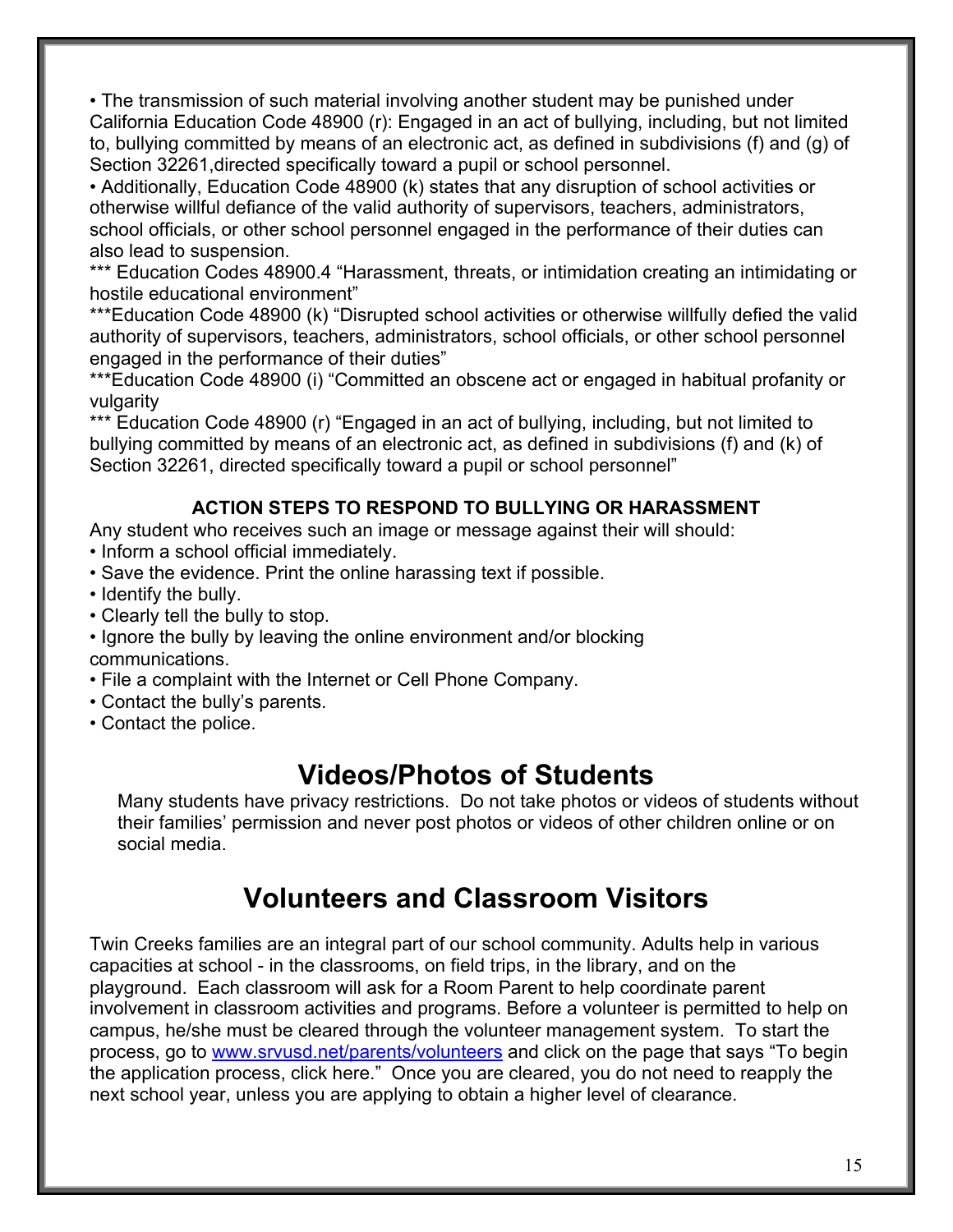- Level 1- Classroom, on-campus school volunteers, and non-driver chaperones for field trips
- Level 2- Field trip drivers (requires updating on insurance/driver's license when they expire)
- Level 3- Overnight Chaperones

Each time you plan to help on campus, you must sign-in, and obtain a volunteer sticker. **We are using a system districtwide that requires you to sign in by scanning your driver's license**. Please make sure that you have your license with you whenever you come to campus as a volunteer or visitor. Younger siblings are not allowed to accompany classroom volunteers or field trip drivers.

## **Volunteer Drivers**

Private vehicles are sometimes used to transport students on a field trip or other school function. Potential drivers must be cleared through the volunteer management system before they will be permitted to volunteer. Be a Mentor requires all drivers to upload:

- a copy of their valid California Driver's License
- proof of insurance with the minimum coverage of \$100,000/\$300,000 bodily injury and \$25,000 property damage (the driver assumes that his/ her own insurance is considered primary and District insurance is considered secondary).

**Volunteer drivers should have their current information on file at least two weeks in advance of a trip.** Please keep your records up to date and pay attention to expiration dates. You will not be cleared to drive if your insurance and/or driver's license information on file has expired.

## **SUPPORT SERVICES/PROGRAMS**

#### **Art**

All students will receive Art instruction at least once a month by a trained art professional. Student art work is highlighted a few times throughout the year in the school newsletter and at the end of the year in May at the schoolwide Art Show in the MPR. In the past every student has had a framed piece of art on display. Art is provided because of the generous donations of our families through the Learning Fund.

## **English Language Development (ELD)**

Children whose primary language is not English are designated as English Language Learners (ELL) and will receive English Language Development (ELD) from their classroom teachers. They will receive ELD until they are fluent in listening, speaking, reading, and writing and can perform at grade level. Some students also receive weekly support from an ELD Instructional Assistant for one on one or small group English language support.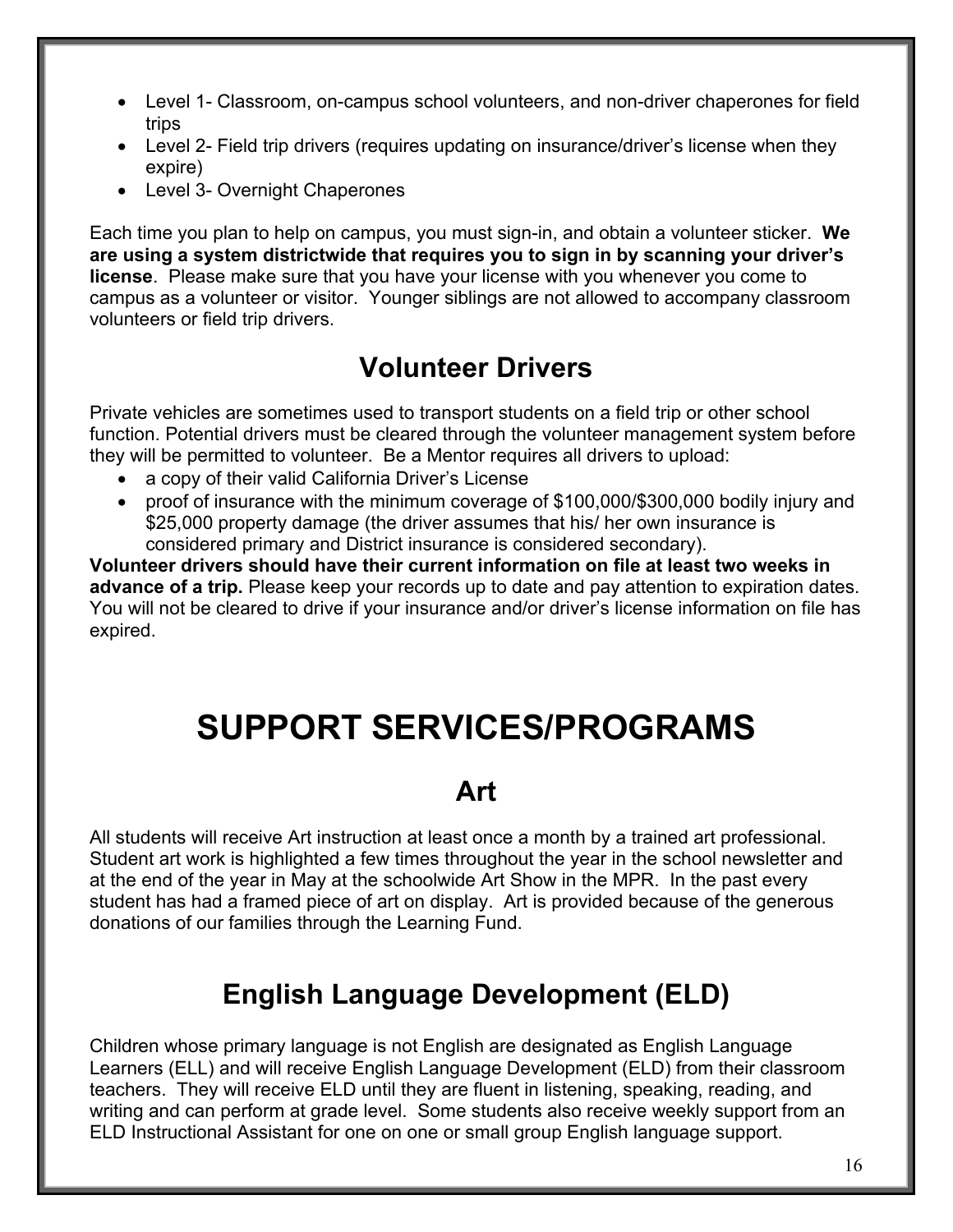#### **Health Educator**

We will have the service of a health educator one day a week. The duties of the health educator include the following:

- Handle emergency cases where seriousness warrants.
- Assist in improving health education at all grade levels.
- Work with teachers to discuss health problems and assist teachers to help children with health problems.
- Make home contacts when situation warrants.
- Provide hearing and vision screening for designated students.

#### **Instrumental Music**

Our music teacher provides weekly group lessons for 4<sup>th</sup> and 5<sup>th</sup> grade students interested in learning to play an instrument. Beginning and advanced instrumental programs are available. Classes are taught during the school day on Wednesdays, Thursdays, or Fridays. Interested families should visit the music website accessed through our school website for more information including permission slips. Students perform at school concerts and events and occasional community and district festivals.

#### **Library**

The Library is an integral part of our school. A Library-Media Coordinator (LMC) staffs the library three days a week: Tuesdays-Thursdays. Students visit the library weekly or biweekly and have an opportunity to make a selection from a wide variety of fiction and non-fiction books available for check out. Students are encouraged to take their selections home for sharing. Any help families can provide with the care and return of library materials is appreciated. Our LMC is always looking for interested library volunteers to help with check out and general library maintenance. Additional library hours are provided because of the generous donations of our families through the Learning Fund.

#### **Math Specialist**

Our Math Specialist provides additional support in fundamental math skills to students in grades 1<sup>st</sup>-5<sup>th</sup> in a small group setting once a week. She also supports teachers with materials and professional development and plans and facilitates Family Math Nights in the spring that are grade level specific to provide tools to reinforce and enrich your child's mathematical experience at Twin Creeks. Our Math Specialist is partially funded through the generous donations of our families through the Learning Fund.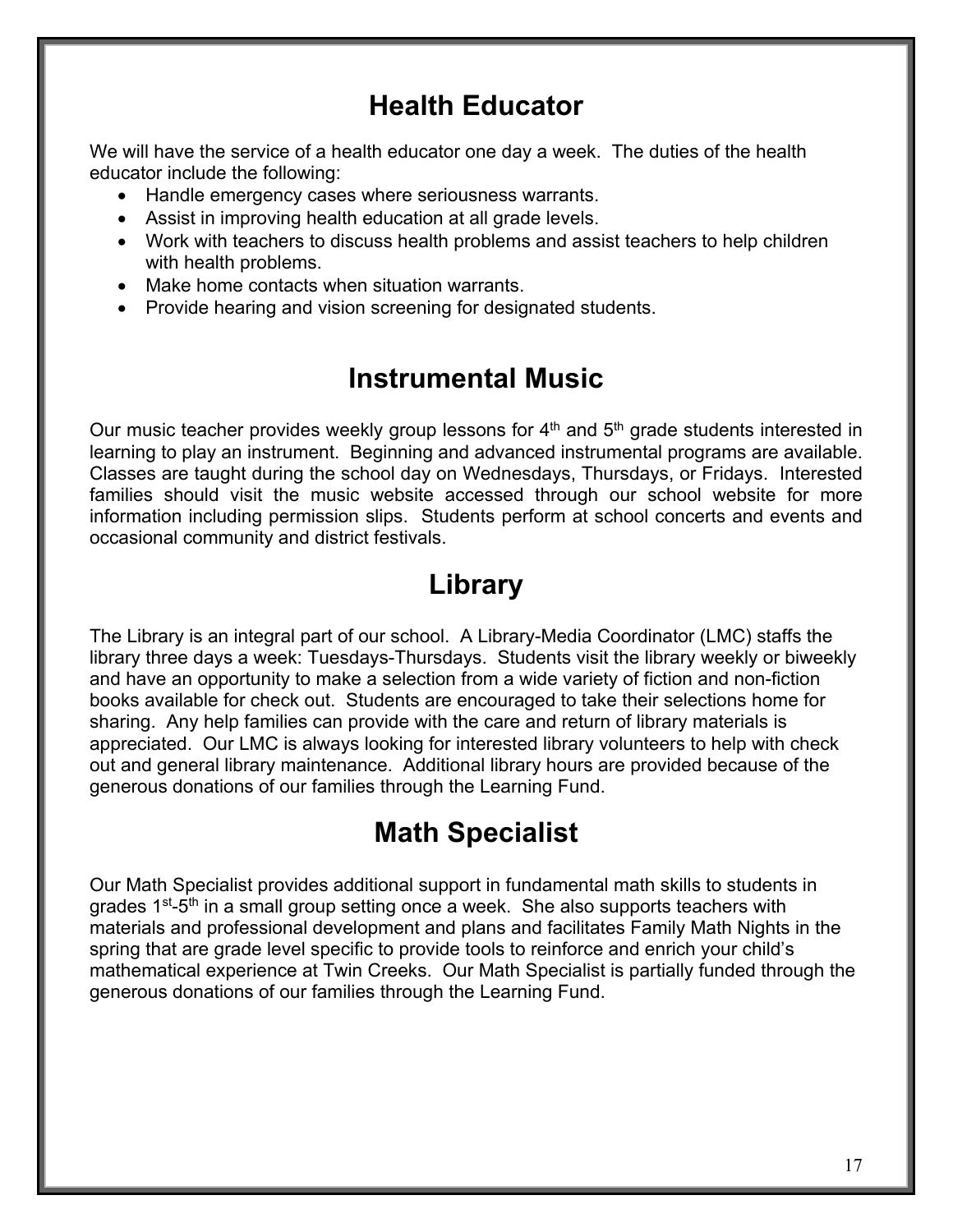#### **Music-Vocal**

Students in grades K-5 receive weekly or biweekly vocal music instruction provided by our music teacher. Upper grade students can sign up for Twin Creeks chorus which meets weekly after school on Thursdays. For more details and/or a permission slip visit the Music website accessed through our school website. Students perform at school events and concerts and occasional community events. Vocal music is partially funded at Twin Creeks because of the generous donations of our families through the Learning Fund.

#### **Physical Education**

Students in grades 1 through 5 are provided physical education classes weekly or biweekly. During these periods, a credentialed PE teacher instructs students. Students receive a balanced grade level appropriate PE curriculum, which provides warm-up exercises, skill instruction, health awareness, game instruction, cooperative learning and sportsmanship. In order for your child to fully benefit from the PE class, we ask that they dress appropriately on days they are participating in PE. Students should wear athletic shoes and girls that opt to wear a dress should wear shorts underneath.

#### **Psychologist**

The services of a school psychologist are available on a part-time basis at Twin Creeks. Services include individual and small group counseling for Special Education students, testing of referred students and consultation support for teachers and parents.

#### **Rainbow and SCIP Counseling**

Twin Creeks is fortunate to have both Rainbow and SCIP counseling services on our campus.

The Rainbow Program helps students with minor social and emotional needs such as overcoming shyness and learning to share. Rainbow is available for students in grades K-5 who are referred by teachers or parents.

Our SCIP (School Counseling Intern Program) counselor is able to assist students with problem- solving and social skills in individual or small group meetings on a short term basis. This service is provided through a partnership with the Discovery Center.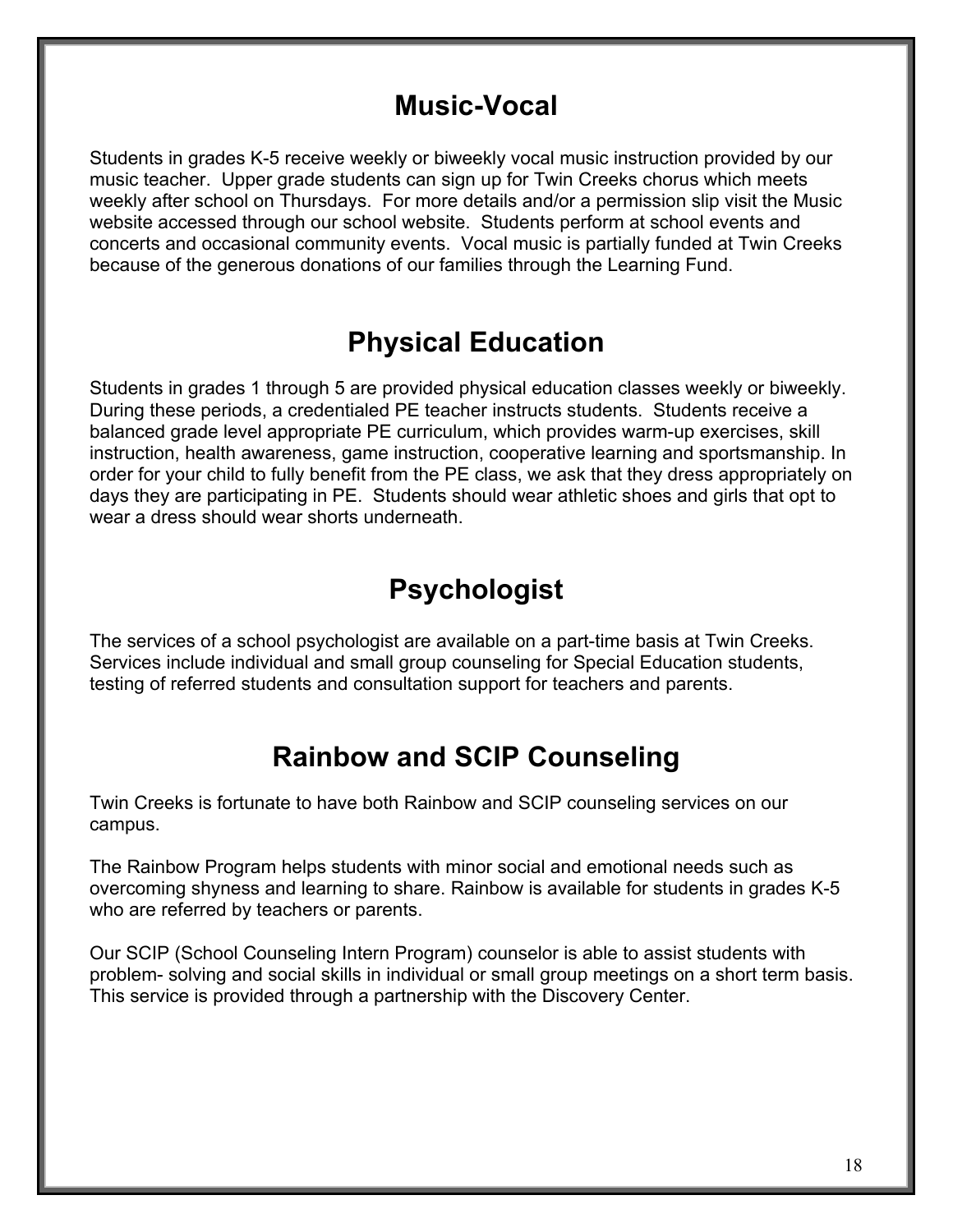#### **Reading Support**

There are a variety of reading supports at Twin Creeks: Small Group Reading, Reading Recovery, and Barton.

**Small Group Reading** is provided by trained Reading Instructional Assistants three times a week to students in grades 1-5 that have been identified by their classroom teachers.

Much of our reading intervention support is funded by the generous donations of our families through the Learning Fund.

#### **Resource - Special Education Services/Instruction**

The Resource Program provides additional help for students who have an identified learning disability. Our Resource Specialist will work in conjunction with parents and the support team to develop an Individualized Education Plan for each student.

Students who may have specific learning disabilities are referred to the school's Individual Education Planning (IEP) Team. The team members vary but may include an administrator, resource specialist, health educator, speech therapist, classroom teacher(s), specialists and parent(s). A student found eligible for special education services may receive services for remediation and support.

#### **Speech**

Speech and language therapy is provided for children who need assistance with language acquisition, comprehension, or verbal communication. Children are referred to the speech therapist for non-fluency, mispronunciation of sounds, hearing difficulties, physical anomalies, (such as cleft palate), insufficient voice production, and language problems. Students are enrolled in individual or small group therapy on a weekly basis. Our speech therapist is available for consultation with any parent during the school year. Speech services are available to identified students in school age children at Twin Creeks and to pre-school students at other locations in the district.

## **Student Study Team (SST)**

Our Student Study Team consists of the principal or TSA, classroom teacher, parents, and support personnel as needed. The goal of the Student Study Team is to determine additional supports, and monitor their effectiveness, when a student is struggling. Students can be referred by both staff and/or parents. During each meeting, we will look at student strengths/ areas of challenge, review progress and information concerning the student's health and school history, and make appropriate recommendations.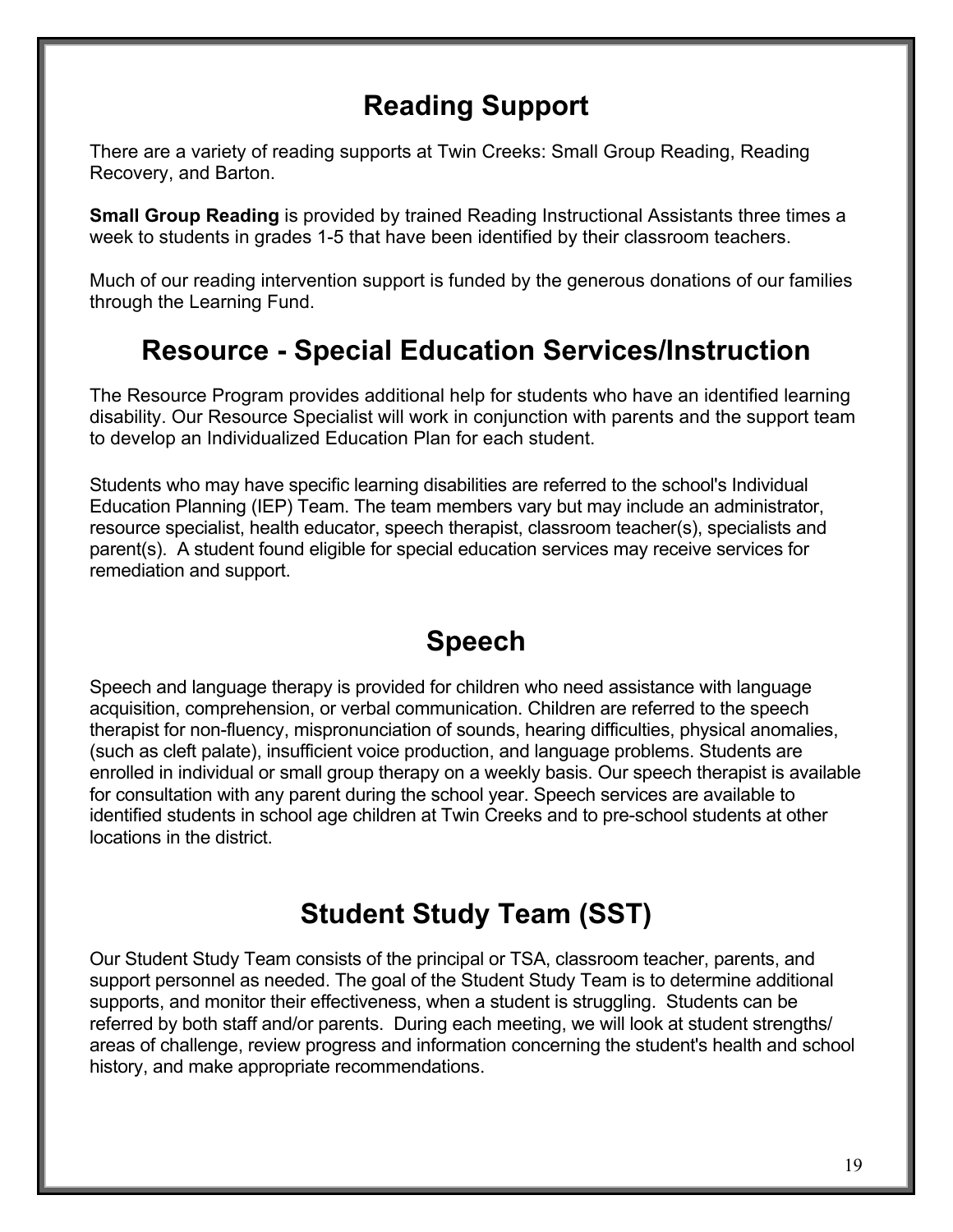## **Playground Rules**

- **SAFETY FIRST!** Use common sense when playing. If you think that you or someone else might get hurt, do not play in this manner.
- Students are expected to be courteous with adults and other students. Inappropriate language is not permitted on our campus.
- Students are to play in a safe manner with all playground equipment.
- During school hours, the playground is closed to the community.

#### **PLAY STRUCTURES**

- 1. Play with SAFETY in mind at all times.
- 2. Students are always to walk in the playground area.
- 3. No tag games are allowed in the playground area.
- 4. Students never throw tan bark.
- 5. Students go down the slides one at a time.
- 6. There is no climbing up the slide or on the outside of the slide or structure.
- 7. Students may not jump off any equipment.

#### **SWINGS:**

- 1. Students sit on swings with their back to the basketball courts.
- 2. Students can swing to a count of 50
- 3. (1 swing consists of a forward and backward motion)
- 4. Students waiting for a turn on the swing should stand on the blacktop in front of a swing and count.
- 5. Students should never be allowed to jump over the swing seats, twist swings, or
- 6. stand on swings
- 7. Students must swing independently. No pushing from a friend!
- 8. Students do not run under or around swings.

#### **SLIDES:**

- 1. One student on the slide at a time.
- 2. Students may only go down the slides seated on their bottom and facing forward
- 3. Students may not climb up the slides nor climb on top of the tube covering one of the slides.

#### **MONKEY BARS:**

- 1. Students begin on the south platform and can go through the bars one time
- 2. They may not hang upside down or swing and jump from the rings
- 3. Students may not climb on top of the bars

#### **PARALLEL BARS:**

- 1. Only one student can swing across the center bar at a time
- 2. Students may not sit on top of the bars.
- 3. Students need to always have their hands on the bar while they are sitting on the side bars.
- 4. If they choose to hang upside-down they need to continue holding on with both hands!

#### **GRASS AREA:**

1. Students must stay in sight of adult supervisor at all times.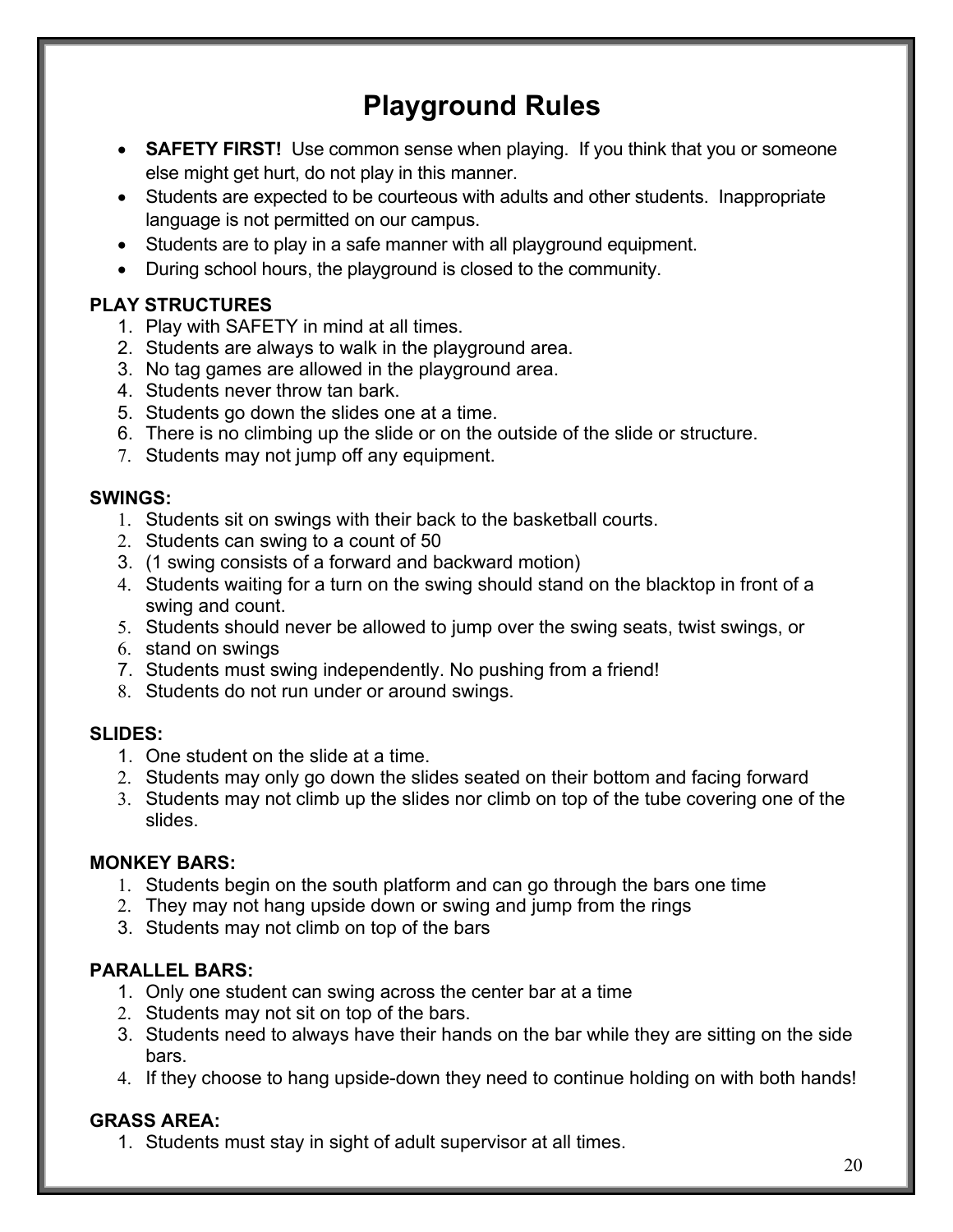- 2. Students do not play along the fence or in the trees on the edge of the field.
- 3. Body contact games are prohibited. (wrestling for example)
- 4. Leave sticks and branches on the ground. These are not recess toys.
- 5. Cooperate with your friends. If a conflict arises, attempt to resolve the situation with a compromise. If you are unsuccessful, find an adult to help you.

#### **BALLS**

- 1. Balls need to be used appropriately on the blacktop or field not in the Amphitheater. Basketballs are for basketball, rubber balls for 4 square and kickballs or soccer balls for kicking.
- 2. There is no drop kicking balls on black top or over play structures.
- 3. Balls are not to be thrown against school walls.
- 4. After the second whistle blow balls need to be CARRIED and walked to the ball cart.

#### **JUMP ROPES AND HULA HOOPS**

Jump ropes and hula hoops may be used for jumping and hula hooping not to be used to tie, pull or hit one another.

#### **Twin Creeks students are respectful and include other students in team play. Games may not be closed or locked.**